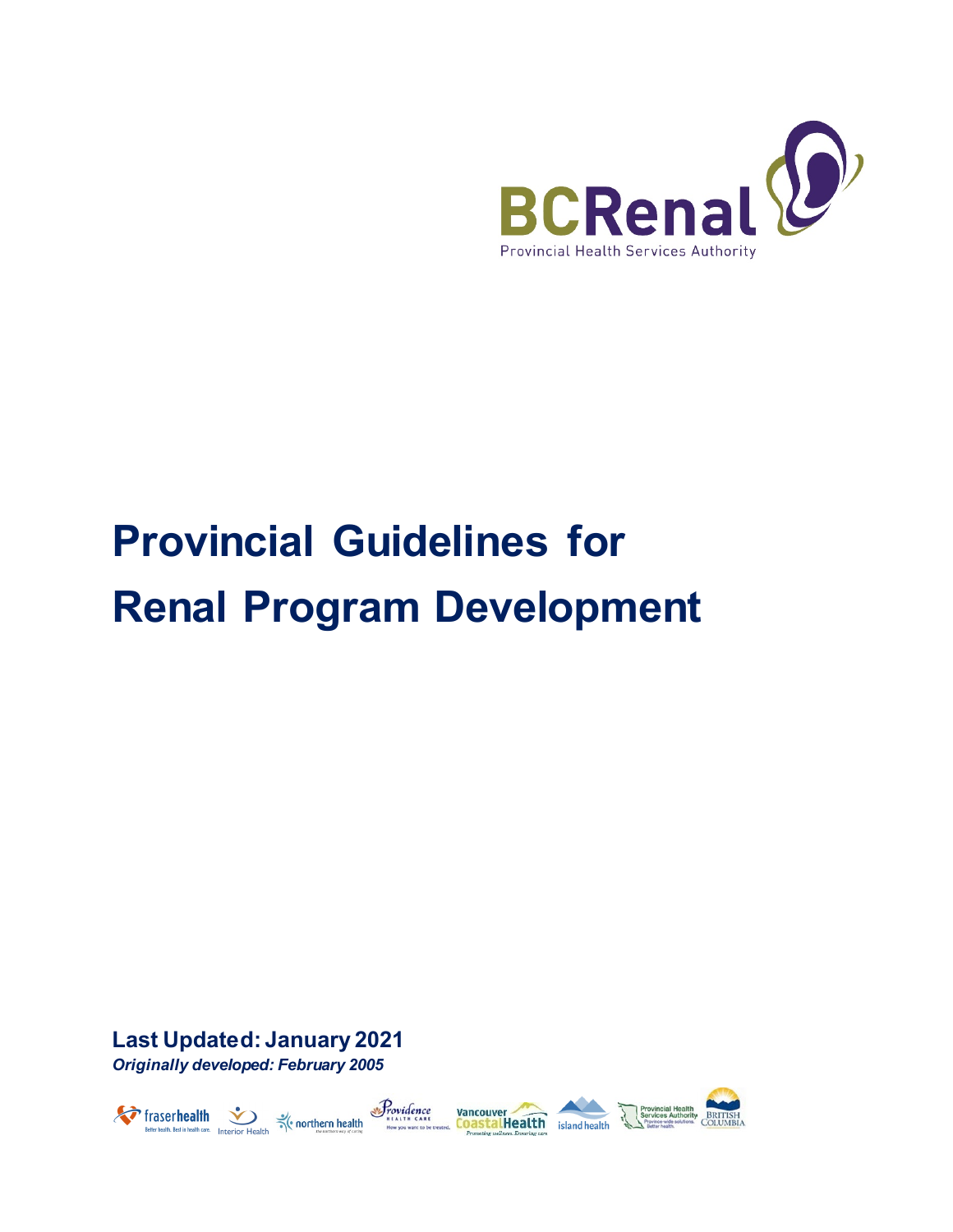

# **Provincial Guidelines for Renal Program Development**

### **Contents**

| А. | <b>Rationale</b>                                              |                 |
|----|---------------------------------------------------------------|-----------------|
| В. | <b>Structure and Components of a Renal Program</b>            | 1               |
| C. | <b>Guidelines For Chronic Kidney Disease Programs/Clinics</b> | 4               |
| D. | Guidelines for In-Centre Hemodialysis Units                   | 7               |
| Е. | <b>Guidelines for Community Hemodialysis Units</b>            | 10 <sup>°</sup> |
| F. | <b>Guidelines for Peritoneal Dialysis</b>                     | 13              |
| G. | Guidelines for Independent/Home Hemodialysis                  | 15              |
|    |                                                               |                 |

**Appendix I - Medical Director – Kidney Services, Adult and Medical Director – Kidney Services, Pediatric Program** 

**Appendix II - Patient Volume Projections: Methodology**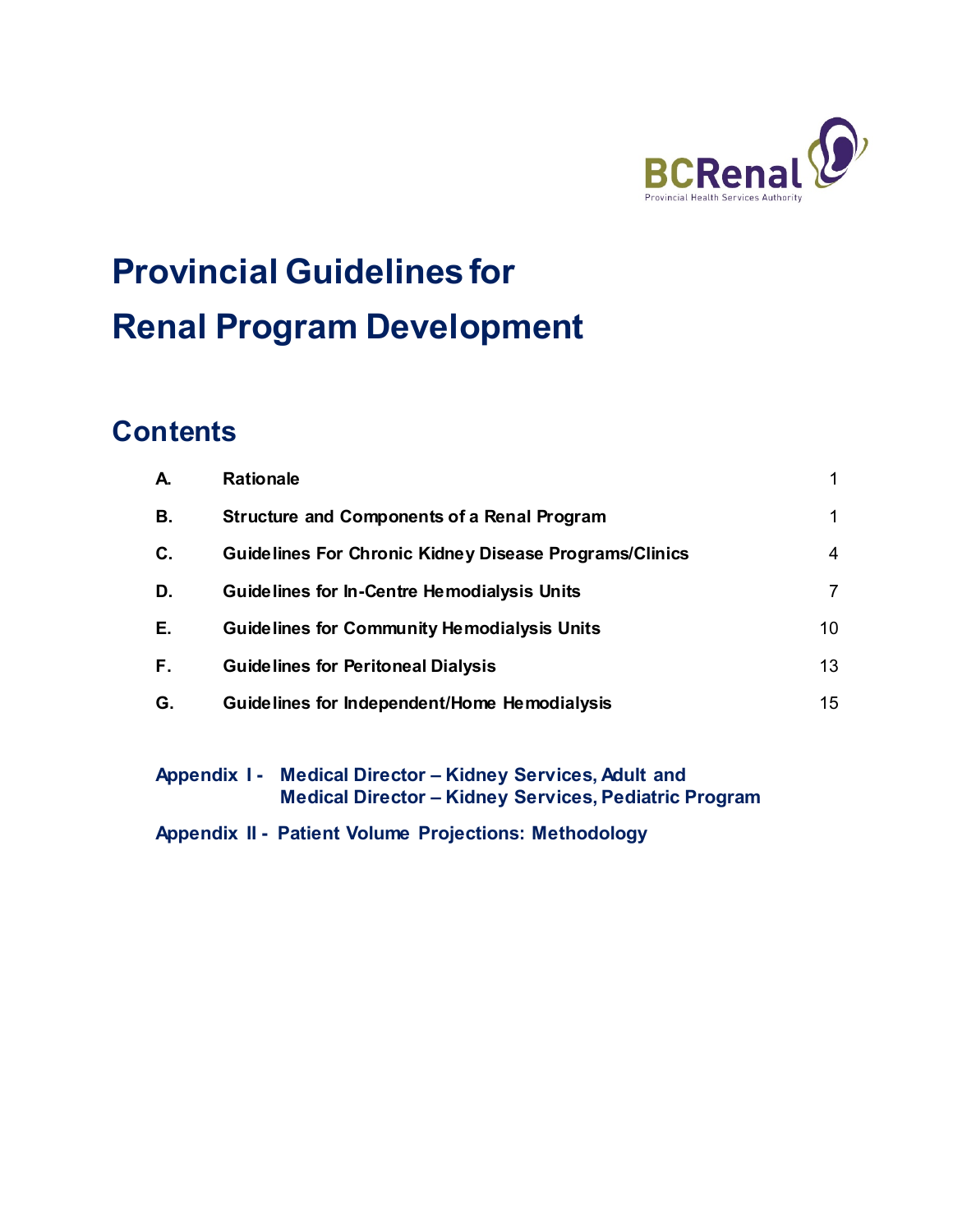# **Provincial Guidelines for Renal Program Development**

# <span id="page-2-0"></span>**A. RATIONALE**

Chronic kidney disease (CKD) is one of the fastest growing health concerns in BC, in part due to our aging population. An estimated **one in 10 British Columbians** has some degree of kidney disease.

[BC Renal](http://www.bcrenalagency.ca/) (BCR) is part of the Provincial Health Services Authority and includes a province-wide network that plans and coordinates health-care services for patients with kidney disease in BC. Programs provided through BC's regional health authorities include:

- Chronic kidney disease clinics (for patients who have kidney disease but do not require dialysis)
- In-hospital hemodialysis
- Community unit hemodialysis
- Independent dialysis: peritoneal dialysis, home-based hemodialysis options and self-care within facilities

Current program locations can be found o[n www.bcrenal.ca.](http://www.bcrenal.ca/)

This document was developed to aid health authorities and institutions in the development of new renal facilities and programs in accordance with the provincial approach to ensure equitable and logical distribution of high quality care. Of note, comprehensive statistical methodology is used to calculate kidney care resource needs, based on population demographics and other factors (see Appendix III). With increasing growth and emphasis on home-based therapies, it may be necessary to revisit previous assumptions regarding facility needs specifically. However, the importance of fully integrated programs with capacity to manage patients throughout the continuum of care remains a key principle.

This document describes the structure, function and expectations of regional renal programs, modified from the original guideline approved in 2005 by th[e BCR Executive Committee.](http://www.bcrenalagency.ca/about/who-we-are/our-committees)

# <span id="page-2-1"></span>**B. THE STRUCTURE AND COMPONENTS OF A RENAL PROGRAM**

### 1. HEALTH AUTHORITY RENAL PROGRAM (HARP)

Each health authority operates a renal program for its region - this is known as a **Health Authority Renal Program** (HARP). The HARP may consist of one or more **Primary Renal Management Centres**. The HARP is responsible for the regional co-ordination of all renal services within the HARP under the leadership of senior administrator(s), manager(s) and the clinical leadership of a **Medical Director** who is a trained nephrologist qualified to practice in BC and Canada. (Please see the Medical Director – Kidney Services – Adult and Pediatric role descriptions in Appendix 1).

Each HARP requires a **Steering Committee** with members representing each Primary Renal Management Centre. The Steering Committee plays an important role in the regional co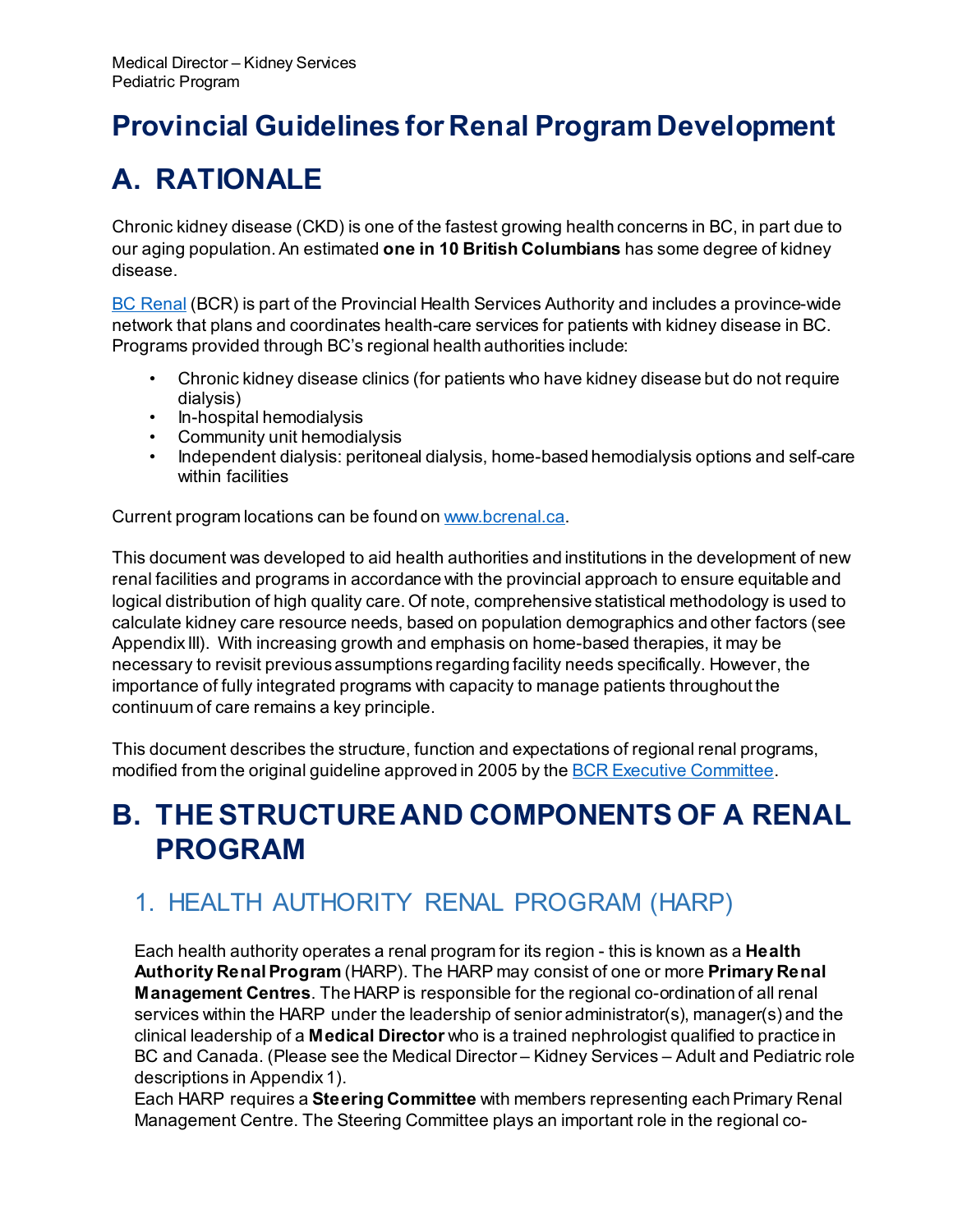ordination of services, facilitation of communication within the HARP and as a communication link with both BCR and the health authority.

### 2. PRIMARY RENAL MANAGEMENT CENTRE

A Primary Renal Management Centre is based at an acute care hospital and offers a **full spectrum** of renal services for a specified geographic area within the HARP. The centre functions as the "home base" for patients referred to the centre within that geographic area. There may be several centres operating within, and under the co-ordination of, one HARP. Given the complex care requirements of kidney patients, the establishment of a renal centre is restricted to hospital facilities that can provide the necessary resources and for a critical mass of patients (see Section C). The creation of a Primary Renal Centre within a HARP is done in collaboration with the HA and BCR, and with the expectation that specific resources are available at that location.

The complex care needs of kidney patients should not be underestimated when considering the impact of a Primary Renal Management Centre on the site hospital. If the hospital did not previously admit kidney patients, the impact will be felt by essentially all clinical and operational areas.

### 3. FULL SPECTRUM RENAL SERVICES

A Primary Renal Management Centre must be able to provide a full spectrum of renal services to support the delivery of effective secondary preventative care and treatment of renal failure. These services must include the following:

- In-centre renal dialysis unit
- Independent dialysis services inclusive of peritoneal dialysis and home hemodialysis
- In-patient/acute care nephrology services
- Chronic kidney disease clinic
- Community-based hemodialysis services, or Community Dialysis Units, may also be provided but are not essential to the operation of the centre.

It should be noted that all of the services listed above are interdependent in the matrix of renal care delivery, and no one component should be established independent of the others. One exception would be Chronic Kidney Disease services (pre-dialysis), which may be established as an outreach service of an existing centre.

In addition, the facility where the centre is based must offer emergency, cardiology, ICU, radiology, clinical laboratory and pharmacy services.

Interventional radiology and surgical services (for the creation and maintenance of patients' dialysis access) should be available at a Primary Renal Management Centre. When these services are not available on site, they must be available within the HARP.

It is imperative that centres lacking on-site access to these services establish clinical protocols, processes, and transparent relationships with facilities that do have those services to ensure seamless access to care within any one HARP, with focus on patient-centred processes. Recognizing the development of a Primary Renal Management Centre may be phased over a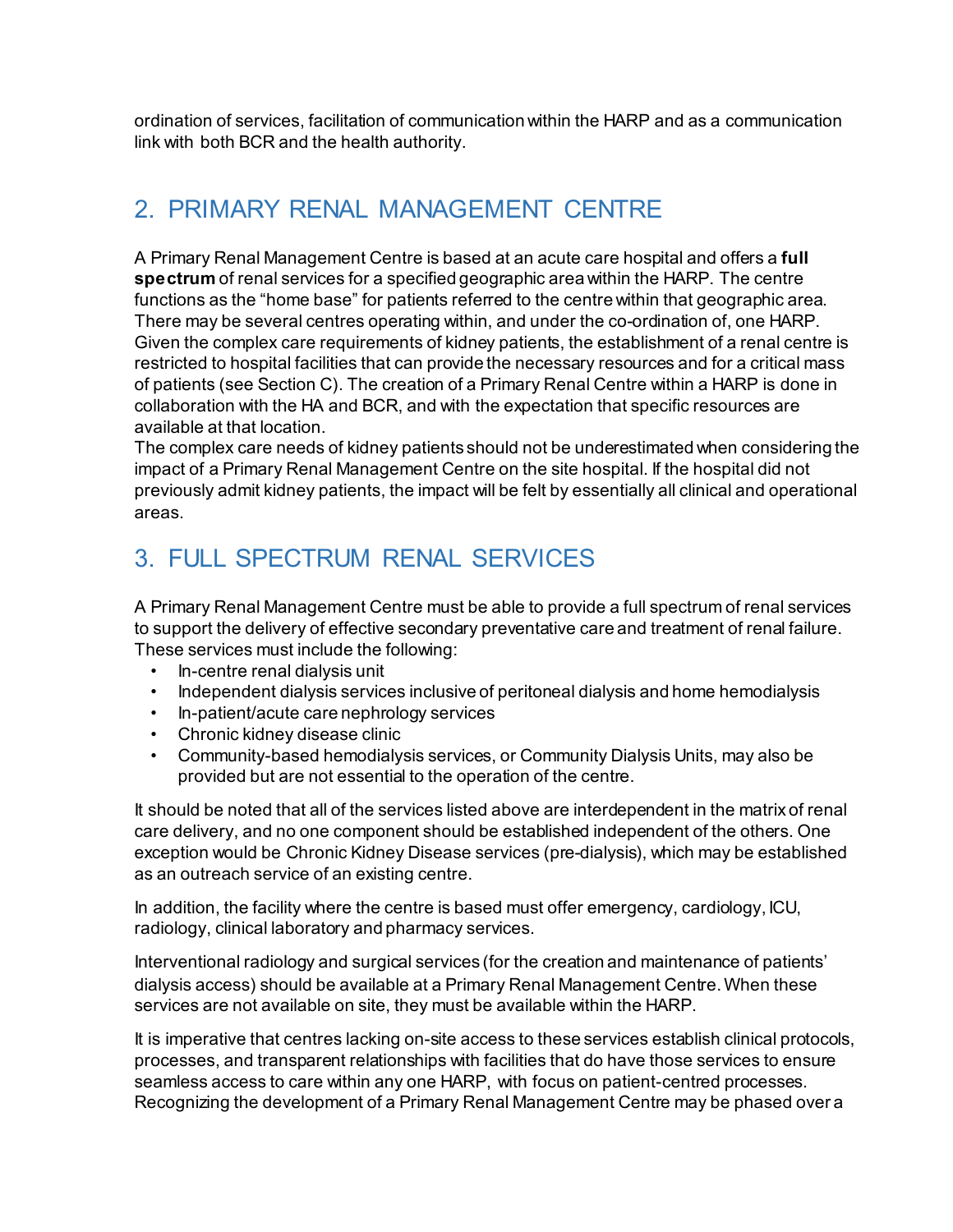period of time, the expectation is that all of these services are available on-site within 2-3 years of establishment of a new centre.

### 4. HUMAN RESOURCES

Kidney patients have complex care needs requiring the coordinated approach of a specialized team. The renal multidisciplinary team includes physicians, nurses (including licensed practical nurses and nurse practitioners in some programs), dietitians, pharmacists, technicians, social workers, care-aids and clerical staff. These resources are essential to the delivery of quality renal services that maximize patient survival and quality of life, and in most cases require specialized education and training.

#### **Nephrologist Recruitment and Coverage**

A dedicated renal physician on active medical staff at incentre facilities is an absolute prerequisite. Dialysis services should be provided by nephrologists certified by the Royal College of Physicians and Surgeons of Canada (or equivalent). Nephrology coverage must be selfsupporting (i.e. sufficient to provide full daily coverage and 24/7 on-call support). Dedicated nephrologists must be on site before a new centre becomes operational.

There is, at present, no official accreditation process for nephrologists working in BC as part of BCR (i.e. as exists at the BC Cancer Agency). However, BCR and PHSA do expect that health authorities, when considering the appointment of nephrologists and/or the establishment of new centres, will do so in accordance with the guiding provincial principles of BCR. [1](#page-4-0) The HARP will consult with the existing facilities in their region, the Medical Director of the HARP, and BCR Executive Director with respect to recruitment processes and expectations. A process for accountability within the HARP is essential, and nephrologists within health authorities should be reviewed on an annual basis by the appropriate administrative structure within the HA (usually VP Medicine or Acute Services of HA), in collaboration with medical and administrative leads of the HARP. Nephrology resources should be viewed as "restricted" to those nephrologists 'privileged' by the HARP to access them.

This accountability structure contributes to the delivery of high quality clinical care, ensures patient safety and maintains a cohesive community of care providers for patients living with kidney disease.

### 5. COLLABORATIVE STAFFING MODEL

Primary management centres should strive to deliver safe, competent, ethical, quality, evidence-informed care, which includes meeting patients' needs across the continuum of care and bringing about positive health outcomes for them.

<span id="page-4-0"></span> $\overline{a}$ 

<sup>1</sup> [BCR Organizational Structure](http://www.bcrenalagency.ca/resource-gallery/Documents/About-BCR_Org_Structure_and_Function.pdf) and Function, Updated 2019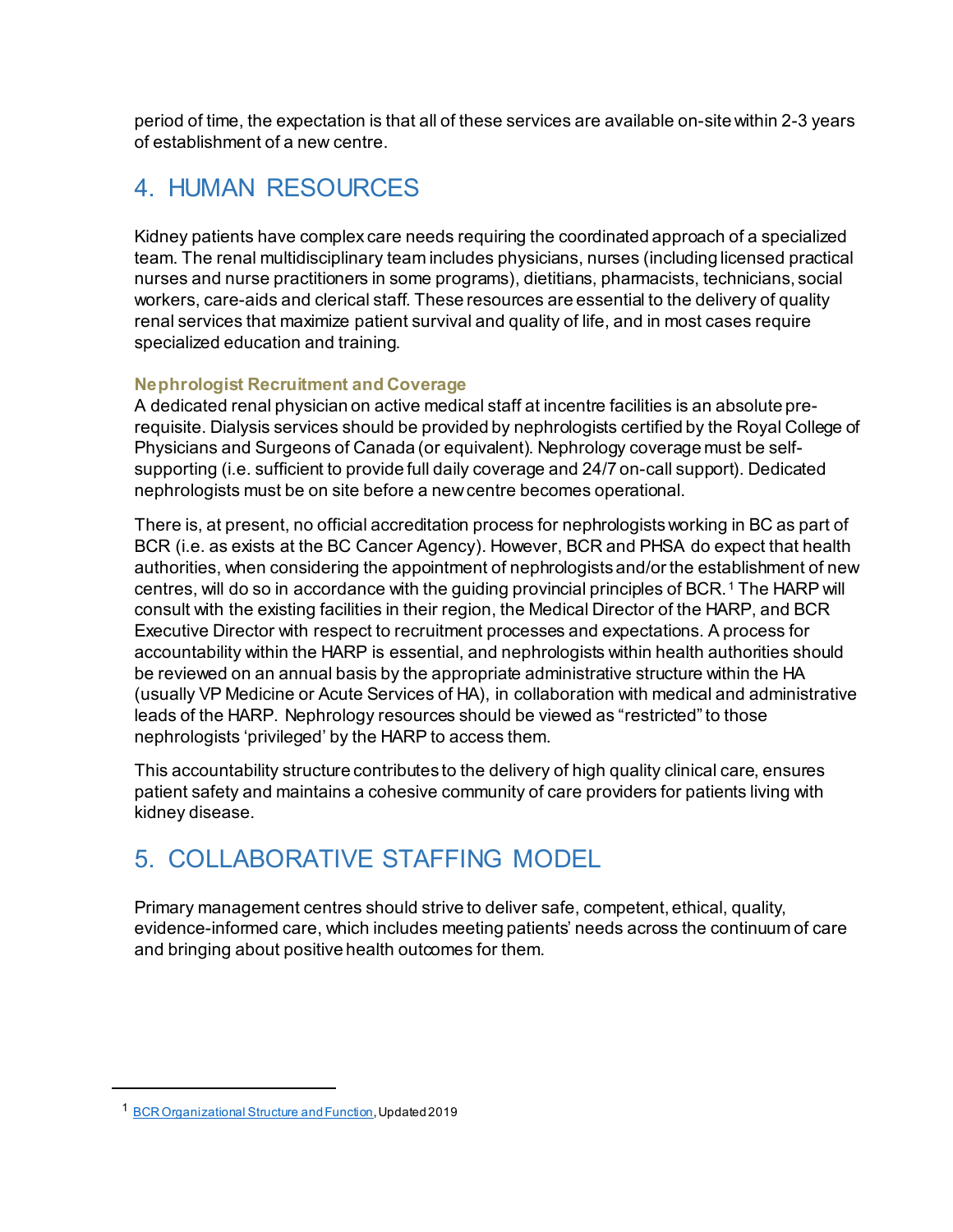Collaborative interdisciplinary care offers the opportunity to improve patient care by using staff to the fullest extent of their knowledge, training and experience. It is about a range of health care providers using all of their valued knowledge, training and ability to care for patients. Most importantly, the model is about the needs of the patient. It allows patients to be a key contributor to their plan of care and goals for their care. Traditionally, patient assignments are based on which care providers are available at any given time. A collaborative patient care model will bring a team together in a new and different way: patients will be at the centre. We believe patients and their families should play an active role in contributing to their care plan, based on their health goals. Patients will be supported by an interdisciplinary team working collaboratively using all of the team's expertise to discuss patient-centred management plans, goal setting and advance care planning.

### 6. FUNDING

Payment to regions for the delivery of renal services to registered patients is predicated on actual patient activity as reported in the provincial renal information system, PROMIS. This funding is targeted to specific renal costs for management of pre-dialysis and dialysis patients such as labour costs for nurses, dietitians, social workers, pharmacists, clerks, technicians and technologists, as well as hemodialysis supply costs for in-centre units. It does not cover all facility operating costs related to renal care such as hospitalization, operating room utilization, radiology and lab services, which are covered under HA global budget.

Sections D and E outline guidelines for the establishment of in-centre and community dialysis units, as well as expectations regarding the accessibility of physician coverage.

### 7. VIRTUAL CLINICS/CARE

Technologies for virtual healthcare continue to evolve and have the potential to support enhanced patient-centred care as well as address challenges related to transportation, environmental concerns and specific patient care needs. Virtual health visits may include remote patient monitoring, clinical digital messaging, online treatment and resources, and more. A number of telehealth options are currently being used and/or explored across health authorities. BC Renal aims to support innovative methods of delivering care, education and follow up using virtual health technologies in the most effective way, taking into consideration patient preferences, variations across health authorities and privacy/risk considerations.

# <span id="page-5-0"></span>**C. GUIDELINES FOR CHRONIC KIDNEY DISEASE (CKD) PROGRAMS AND KIDNEY CARE CLINICS (KCCs)**

### 1. JUSTIFICATION

Interdisciplinary CKD programs are predicated on the idea that the combination of skills offered to patients improves outcomes for both patients and the health care system.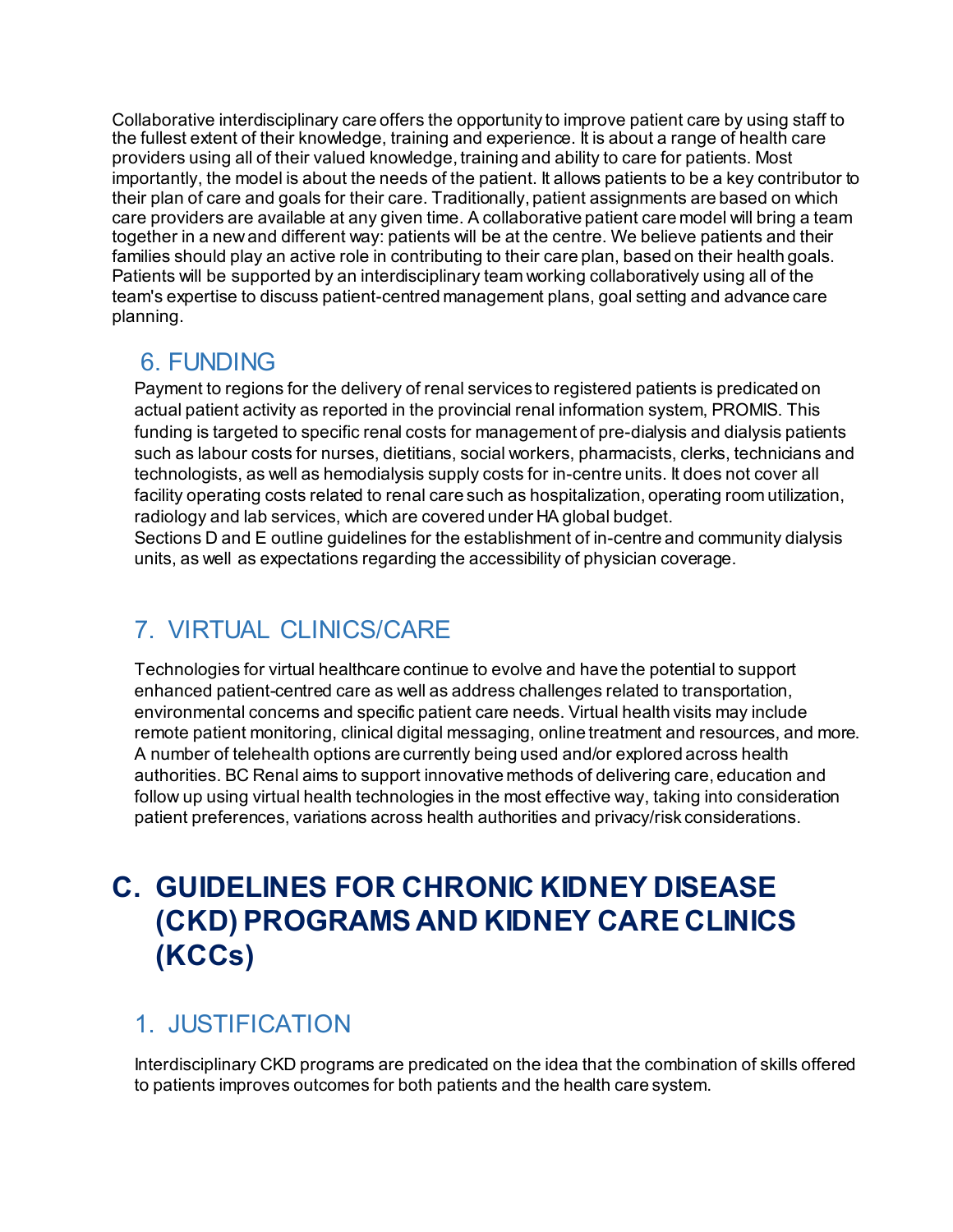Studies<sup>[2-4](#page-6-0)</sup> have shown that interdisciplinary CKD care results in:

- Greater likelihood of starting dialysis on a home-based therapy
- Greater likelihood of starting dialysis with a fistula, if hemodialysis (HD) is chosen
- Significantly fewer urgent dialysis starts
- Fewer hospital days in the first months of dialysis
- Improved survival once on dialysis

CKD programs provide repeated, regular, team-based visits or contact (phone, telemedicine) for patients with a chronic condition. Chronic disease research shows that this approach supports patient self-management and wellness.

There is growing awareness and knowledge about CKD amongst primary care providers. This knowledge is supported by the availability of evidence-based CKD guidelines and education. Most patients with CKD will not progress to later stage kidney disease<sup>[5](#page-6-1)</sup> and can be appropriately managed by their primary care provider with or without consultation with a nephrologist and access to education about kidney disease and chronic disease management. However, a proportion of patients with CKD will progress to later stage kidney disease or be at significant risk of progression. These patients are the most likely to benefit from the services of an interdisciplinary team and are the primary focus of Kidney Care Clinics (KCCs).

### 2. STAFF REQUIREMENTS

- Clinical leadership: A designated renal physician on active medical staff at the facility is a prerequisite for the development and ongoing support of a KCC. In areas where many nephrologists practice in the same KCC, one physician should be identified as the clinical lead.
- Operational leadership: A designated operational lead must be identified for the KCCs.
- Interdisciplinary team: An inter-professional team including clerical support, dietitians, nurses, pharmacists, social work are required. Specific responsibilities are highlighted in the BCR document, "Best Practices: Kidney Care Clinics". All practitioners must be knowledgeable in the care of chronic kidney disease patients, as well as principles of patient education and self-management.

### 3. SPACE, EQUIPMENT AND SUPPLIES

There must be a dedicated physical location to allow adequate assessment of patients at regular intervals by all members of the team. In addition, space is required for:

- Individual and group teaching for patients
- Dedicated area for the interdisciplinary team to work in between clinic visits (with access to phone and computer)
- Storage of supplies related to patient education and training

<span id="page-6-0"></span>l

<sup>2-4</sup> (Curtis et al, 2005) (Levin, 1997) (Goldstein, M et al, 2004)

<span id="page-6-1"></span> $^5$  Only 1% of people with CKD will require dialysisand/or kidney transplantation (Kidney Disease: Improving Global Outcomes (KDIGO) CKD Work Group, 2013)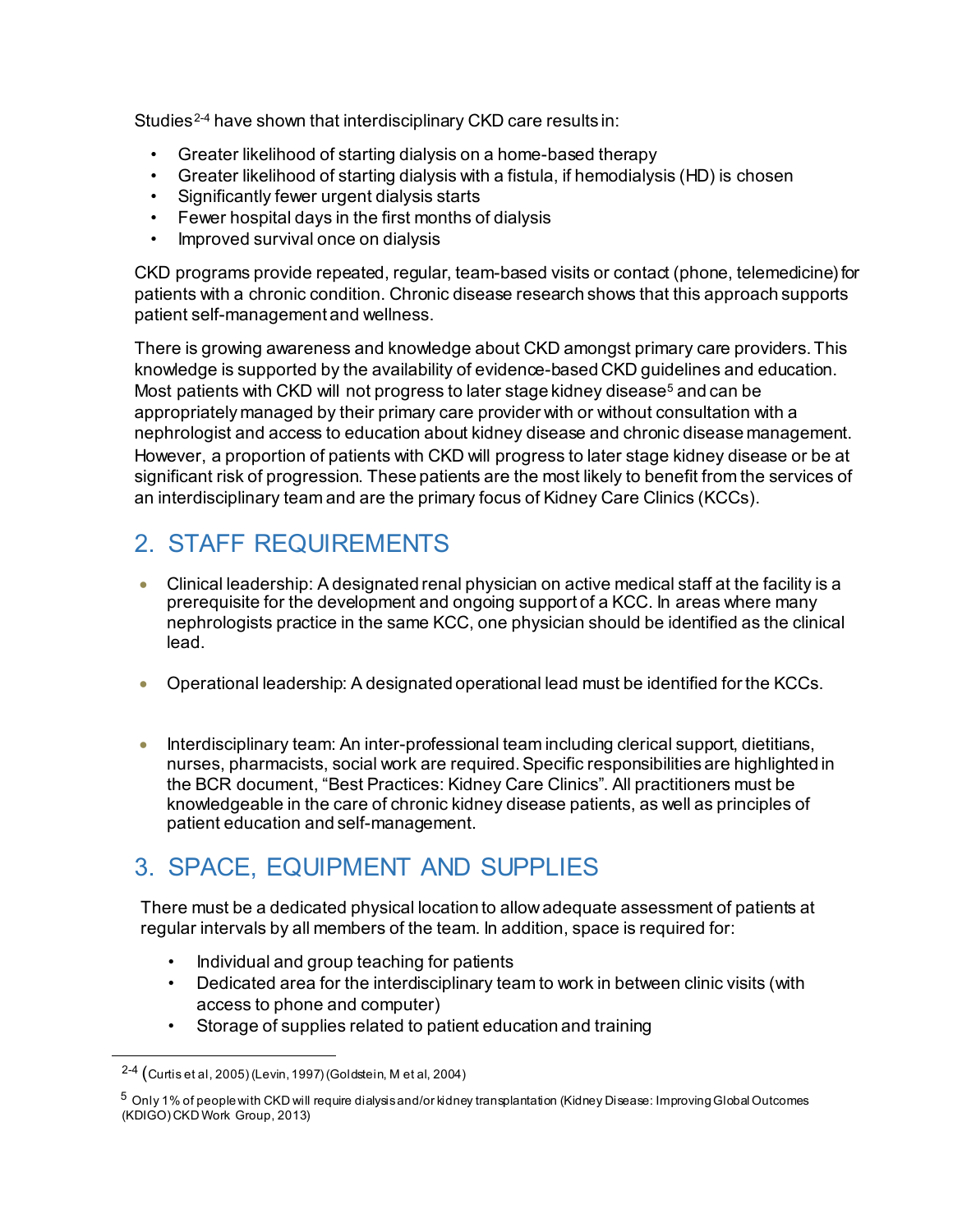### 4. RESOURCE REQUIREMENTS

- **Access to/liaison with the complete complement of KRT (kidney replacement therapy) options, including home therapies, hemodialysis, and kidney transplantation**
- **Access to complimentary outpatient chronic disease management programs**  Patients who require the services of KCCs often have other chronic illnesses that require ongoing outpatient support. This includes access to cardiology, endocrinology, urology and palliative care outpatient support/programs.
- **Access to timely services for vascular access and peritoneal catheter insertion** The ability to obtain timely insertion of appropriate dialysis access – peritoneal tube insertion or vascular access (fistula/graft, temporary and tunneled dialysis catheters) is critical for all KCCs. This includes access to interventional radiology, procedure rooms and operating rooms as well as appropriately trained individuals (radiologists, surgeons, nephrologists) to perform the procedures.

#### • **Outpatient laboratory services**

KCC patients require regular, timely, and ongoing laboratory tests (routine chemistry, hematology, and urinalysis) to evaluate their condition and monitor progress.

#### • **Timely access to inpatient beds**

Patients managed in a KCC may require admission to hospital for acute episodic changes in their health status (e.g. acute kidney injury (AKI), volume overload, cardiac events) that require timely intervention in an inpatient setting.

In addition, preparation for dialysis requires creation of vascular/peritoneal dialysis access. Although these are generally outpatient procedures, they may require an overnight stay in hospital.

### 5. QUALITY AND CLINICAL GUIDELINES

BCR (in partnership with the local HAs) is responsible for outlining the goals and responsibilities of the Kidney Care Clinics/Programs.

BCR endorses the KDIGO Clinical Practice Guideline for the Evaluation and Management for Chronic Kidney Disease.

[Provincial guidelines for KCCs](http://www.bcrenalagency.ca/health-professionals/clinical-resources/chronic-kidney-disease-(ckd)) have also been developed and endorsed by BCR, in consultation with the local HAs.

A set of common performance indicators for the KCCs are distributed every six months for local and provincial review.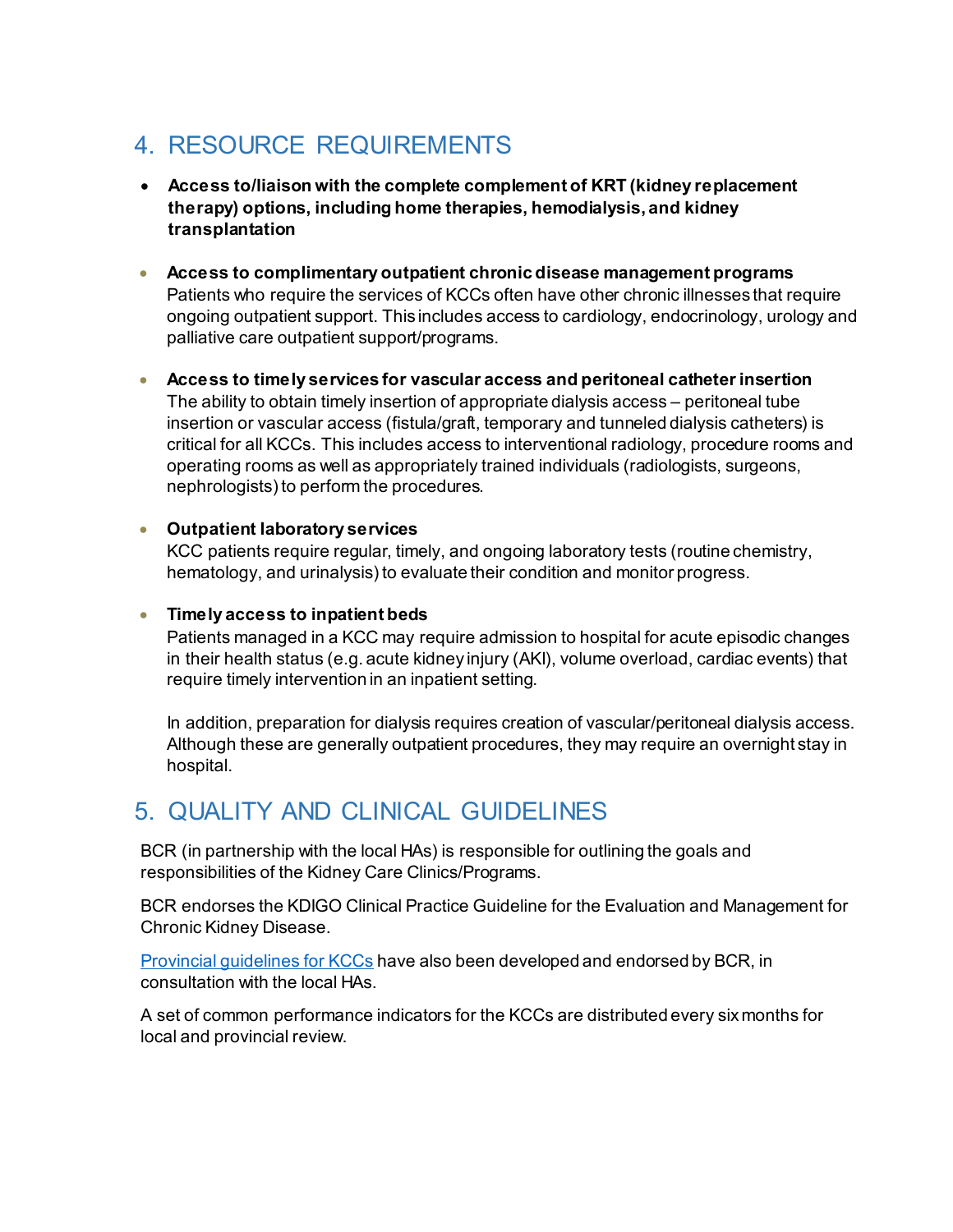# <span id="page-8-0"></span>**D. GUIDELINES FOR IN-CENTRE HEMODIALYSIS UNITS**

### 1. JUSTIFICATION

In-centre hemodialysis units (ICHD), by definition, provide care for complex patients with multiple comorbidities whose health status is often unstable. Within an ICHD there is an expected mix of patients, including stable outpatients and patients requiring acute dialysis for potentially reversible diseases. For this reason, an in-centre program is inseparable from a fullservice renal program (FSRP) that is able to offer optimal care to CKD patients at all stages, including an early intervention program for CKD. Therefore, when we consider a proposal for an in-centre HD unit we must treat this as a proposal for a full service renal program (FSRP), with all the resource needs that would entail.

Planning for a FSRP should be undertaken when the population of CKD patients in a region reaches a critical mass that would (a) permit efficient use of resources and (b) provide sufficient volume of care (approximately 65-75 patients) to support a nephrologist. Providing close-tohome access to necessary medical care to some of our populations most vulnerable patients is a worthy goal provided it can be achieved efficiently and effectively.

The in-centre hemodialysis unit, as the most resource-intensive component, should be the major deciding factor in the development of a full service program. Acceptable staffing efficiency for an in centre HD unit can be achieved with a 6-station unit operating in 2 shifts 6/7 days per week. This would serve 24 HD patients at capacity, and this should be regarded as a threshold number.

Creation of an in-centre hemodialysis unit requires appropriate planning and development of the physical and human resources required, including:

- Service needs (case load) projections in regions
- Human resources recruitment and training
- Space and capital equipment
- Specialized clinical support services surgery, lab, diagnostics, radiology, ICU

### 2. STAFF REQUIRMENTS FOR A FULL SERVICE RENAL PROGRAM

As detailed below in Resource Requirements, human resources requirements include clinical and operational leaders, nephrology consult services, and an interdisciplinary team of nurses, (including LPNs and nurse practitioners in some programs), dietitians, pharmacists, social workers, renal technicians, biomedical engineers, health care aides and clerical staff. These resources are essential to the delivery of quality renal services that maximize patient survival and quality of life, and in most cases require specialized education and training.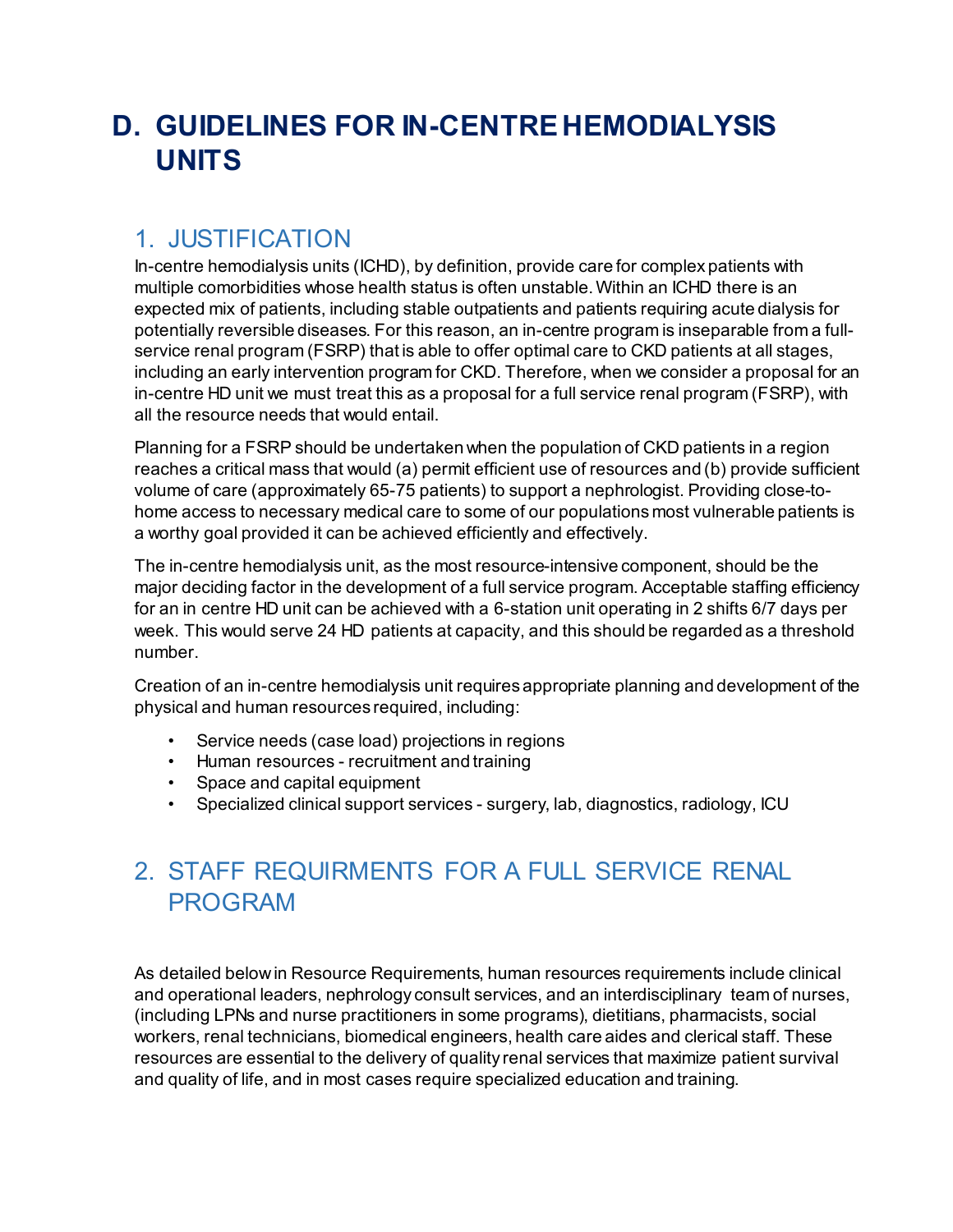### 3. SPACE, EQUIPMENT AND SUPPLIES

- Dedicated treatment area with work stations, dialysis machines, beds, dialysis chairs, needling tables and chairs, oxygen regulators, vacuum regulators, scale, bedside supply carts, etc.
- Tech room for technical equipment, spare parts inventory
- Emergency medical equipment
- Utility rooms, etc.
- Installation of RO system (c/w tank, circulation system, filters, piping)
- Storage room
- Office space
- Patient reception area
- Nursing station
- Nourishment area
- Staff room
- Conference room

### 4. RESOURCE REQUIREMENTS

*\* Note: the resource requirements outlined below apply to the development and ongoing management of programs, not in the case of emergency management situations, where exceptions may be required to ensure continuity of patient care.*

#### • **Timely access to inpatient beds**

Initiation of dialysis requires creation of vascular/peritoneal dialysis access. This is often done as an outpatient procedure, but may require overnight stay. A proportion of patients will initiate chronic dialysis as inpatients (~10%). Thus, for planning purposes, it is essential to secure hospital beds to accommodate this activity. Secured OR time is also important to ensure timely access creation for all patients. BCR provincial guidelines for timely access creation further define the expectations.

While the number of hospital days per dialysis patient year varies considerably (from 0 days to extended stays), the average is estimated to be 3 days/year. Given that dialysis patients are more likely to be hospitalized than the general population, hospitals within the HARP must be able to accommodate these kidney patients.

Kidney patients are admitted to hospital for a variety of reasons (infections, cardiovascular disease, GI problems, and fractures). These patients require special nursing skills related, for example, to vascular access management, fluid balance and altered drug elimination. It is therefore desirable to have geographically designated beds staffed by nurses and allied health professionals with training and/or experience in renal medicine; or access to those resources.

- **Institutional resources**
	- o **Laboratory:**Expect increased service volume and STAT requests
	- o **Pharmacy**
	- o **Rehabilitation** and physiotherapy services
	- o **Emergency** department open 24/7
	- o **Radiology:**renal biopsy, ultrasound (with Doppler), fistulagram, angioplasty, and tunneled catheter insertion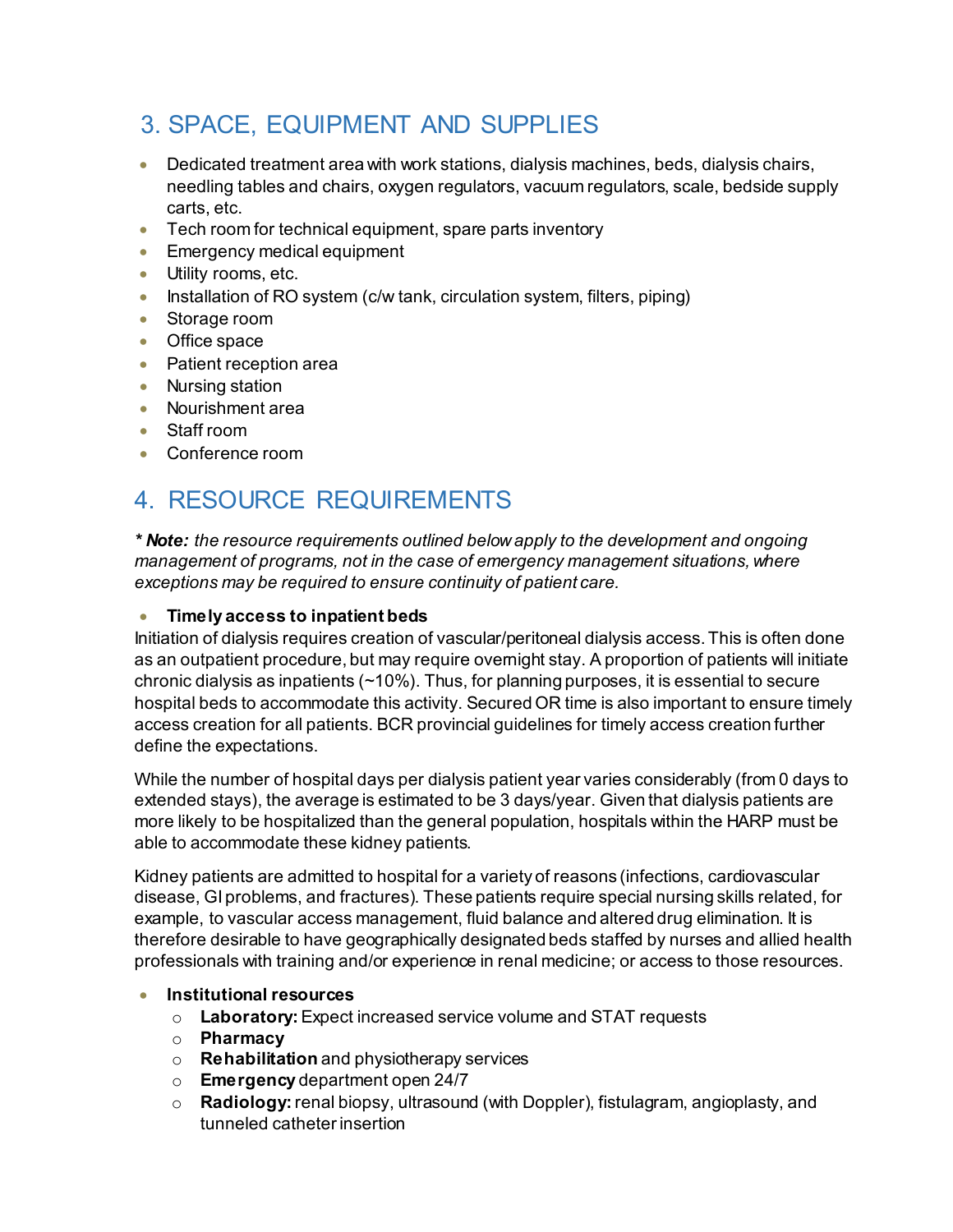o **OR access:** Timely access for vascular access and PD tube placement[6](#page-10-0)

#### • **Cardiovascular services**

Cardiovascular disease is more prevalent in dialysis patients, which increases demand for assessment, angiography services as well as critical care unit beds and operating room time. Timely access to cardiology and vascular surgery consult services is essential.

#### • **Providing hemodialysis to ICU/CCU patients**

Creation of an in-centre hemodialysis unit requires appropriate planning for ICU/CCU patients requiring hemodialysis. The clinical judgment required for the care and management of unstable patients is acquired after considerable training and experience. The knowledge and skill set required of a hemodialysis Registered Nurse (RN) performing hemodialysis on a critically ill patient varies from the knowledge and skill set required of a hemodialysis RN performing hemodialysis on a chronically ill or acutely ill patient. An RN trained to perform hemodialysis on a critically ill patient requires considerable exposure to these types of patients to maintain the required competencies to ensure the delivery of safe patient care.

#### • **Nephrology consult service**

A dedicated renal physician on active medical staff at the facility is an absolute pre- requisite. Dialysis services should be provided by nephrologists certified by the Royal College of Physicians and Surgeons of Canada (or equivalent), Nephrology coverage must be selfsupporting (i.e. sufficient to provide full daily coverage and 24/7 on-call support). Dedicated nephrologists must be on site before a FSRP can become operational.

#### • **Operational leadership**

The leader or manager of the renal program has operational responsibility for the staff and resources in their facility and actively participates in program-related committees within their region, as well as the BC Renal.

#### • **Nursing**

- $\circ$  Hemodialysis: trained HD nurses<sup>7</sup> to care for 2 shifts, 6 days minimum
- o Peritoneal Dialysis: trained PD nurses
- $\circ$  Chronic Kidney Disease: sufficiently trained nephrology nurses to inform patients about treatment modalities

#### • **Renal technician**

Technician support available on-site or on-call during hours of HD unit operation

#### • **Biomedical engineering**

Support must be available during HD unit hours of operation

#### • **Nutritional Support**

Trained renal dietitian(s)

• **Social Work**

l

<span id="page-10-0"></span> $6$  Interventional Radiology and OR/vascular access services may be provided in another centre that is reasonably accessible to patients provided that local services are developed within 2-3 years of the establishment of the in-centre unit. Some patients may be suitable for non-OR based services (outpatient interventional suites).

 $7$  Nurses may include registered nurses (RNs) and licenced practical nurses (LPNs).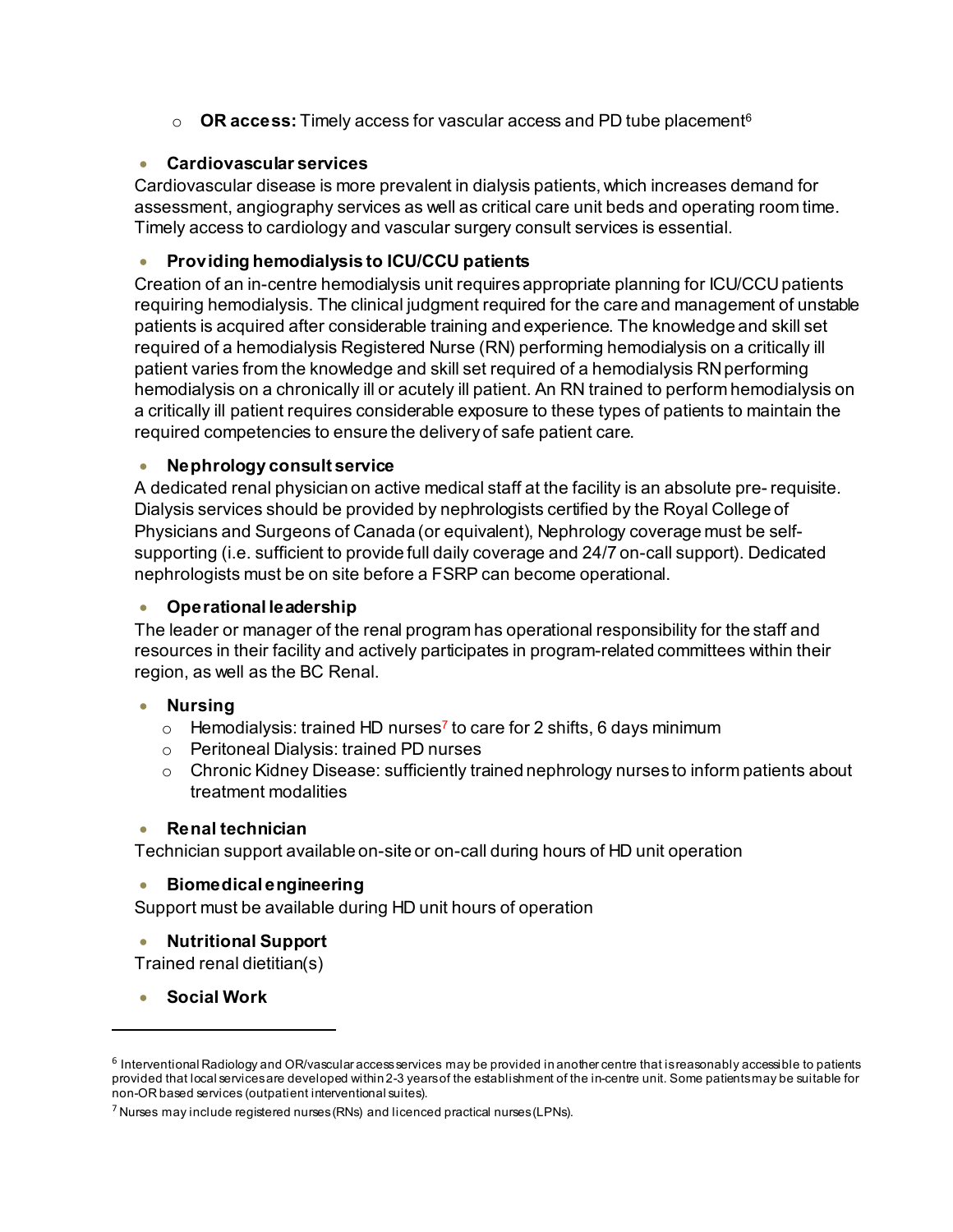Trained in dealing with complex care chronically ill patients and their families

#### • **Pharmacy**

Access to clinical pharmacists for kidney patients must be available and should be accomplished through institution-based resources.

#### • **Health Care Aide**

Trained to offer support in the hemodialysis unit

#### • **Clerical support**

An acceptable ratio of clerical support for renal programs is dependent on institutional and community structure.

### 5. QUALITY AND CLINICAL GUIDELINES

- 1. BCR (in partnership with the local HAs) is responsible for outlining the goals and responsibilities of the hemodialysis programs.
- 2. BCR endorses the KDIGO Clinical Practice Guideline for the Evaluation and Management for Chronic Kidney Disease.
- 3. [Provincial guidelines for hemodialysis care](http://www.bcrenal.ca/health-professionals/clinical-resources/hemodialysis) have been developed and endorsed by BCR, in consultation with the local HAs.
- 4. Provincial guidelines for hemodialysis patients and families have been developed and endorsed by BCR, in consultation with patients and families, and local HAs.

### <span id="page-11-0"></span>**E. GUIDELINES FOR COMMUNITY HEMODIALYSIS UNITS**

### 1. JUSTIFICATION

Community Dialysis Units (CDUs) are hemodialysis (HD) units that are community based and located as standalone units or in community hospitals. A hospital facility that provides a full service renal program serves as a "home base" for CDU patients. CDUs offer interdisciplinary care with allied health staff on-site or available through telephone/ telehealth, depending on the size and location of the CDU.

Historically, CDUs were set-up to provide an option for patients who were medically stable and independent in their care to receive HD treatments. CDUs are guided by a philosophy that promotes wellness and independence.

In recent years, CDUs have expanded their scope to include patients who have increased medical complexities and care requirements but are still safe to dialyze in a CDU setting. This has enabled patients who would otherwise have had to relocate to be dialyzed in their home community. It also allows higher numbers of patients to dialyze in CDUs, thereby freeing up the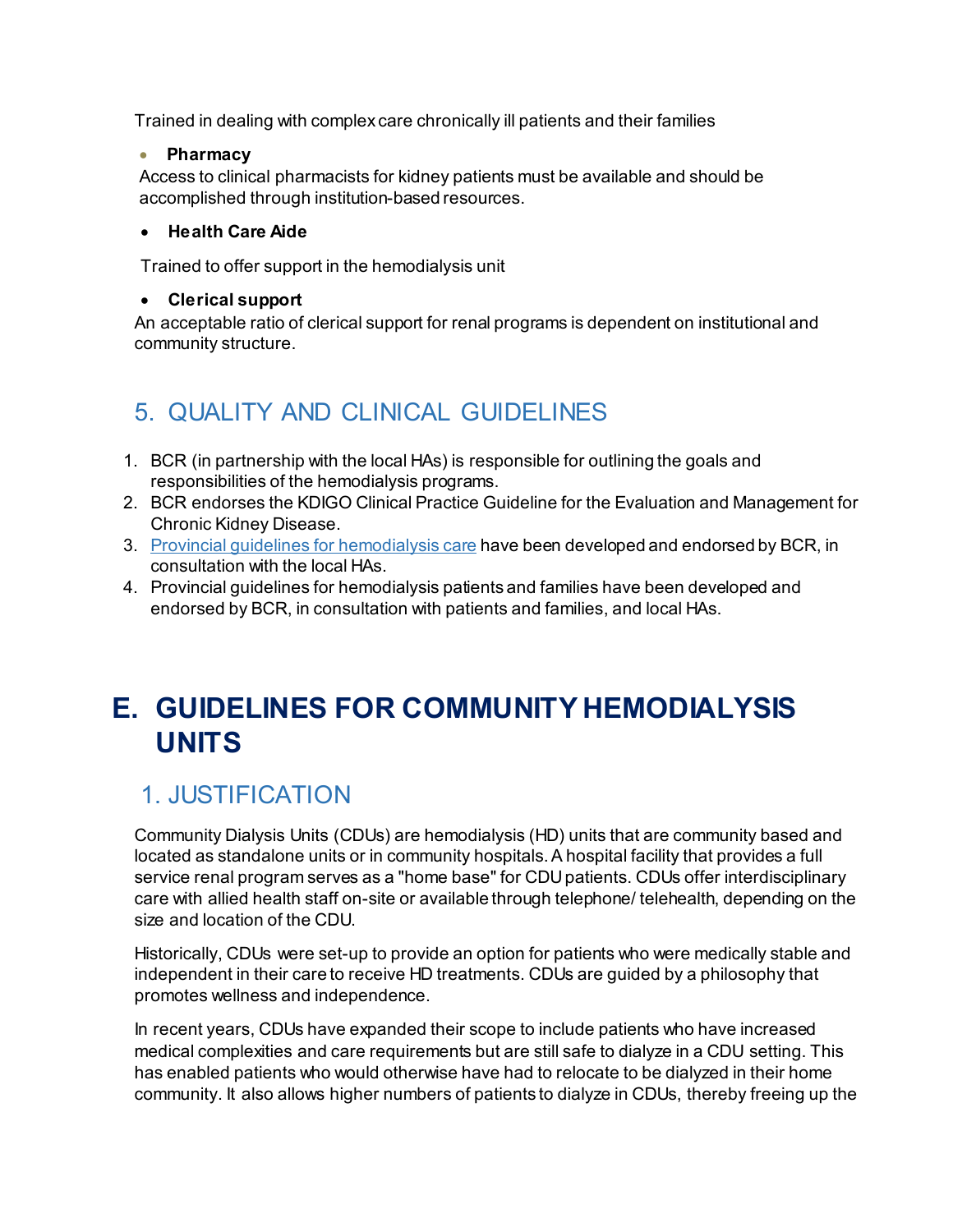more resource intensive in-centre spaces for patients with highly complex medical and care needs.

CDUs provide a range of dialysis care options including conventional HD, self-care limited assistance and self-care independent dialysis, depending on the resources available:

- Conventional hemodialysis
- Self-care limited assistance hemodialysis: Dialysis in a community or a hospital HD unit performed primarily by the patient, with limited assistance from the nurses
- Self-care independent hemodialysis: Dialysis in a community or a hospital HD unit that is run by the patient

Creation of a CDU requires a careful collaborative planning process and should adhere to the following principles:

- Sustained availability of human resources (especially in rural/remote areas):
	- o Availability of nephrologists
	- o Ability to recruit and retain health care providers, including specialized hemodialysistrained nursing staff
	- $\circ$  Sufficient patient volumes over time for staff to maintain skills and ensure quality of patient care over the long term
- Availability of appropriate facilities
	- $\circ$  Space that can accommodate supplies, infection control practices, occupational health practices, water supply, power supply, patients in wheelchairs and patients in chairs
	- $\circ$  Facility that can accommodate renovation or expansion to ensure flexibility for future growth
- Patients selected are suitable candidates
	- $\circ$  They are medically stable yet unable for medical or social reasons to manage homebased dialysis

**Sustainability:** Given the nature of kidney disease, which includes a high dialysis attrition rate, patient volumes within small community dialysis units may fluctuate over time. A periodic review of the sustainability of smaller community dialysis units should be undertaken to ensure quality of care and patient safety.

### 2. STAFF REQUIREMENTS

#### • **Nephrology consult service**

Dialysis services should be provided by nephrologists certified by the Royal College of Physicians and Surgeons of Canada (or equivalent); A nephrologist is available on-call as well as to provide on-site visits.

#### • **Vascular surgeon consult service**

Timely vascular surgery consultation on an emergent and non-emergent basis ensures that patient vascular access can be safely maintained for dialysis treatment.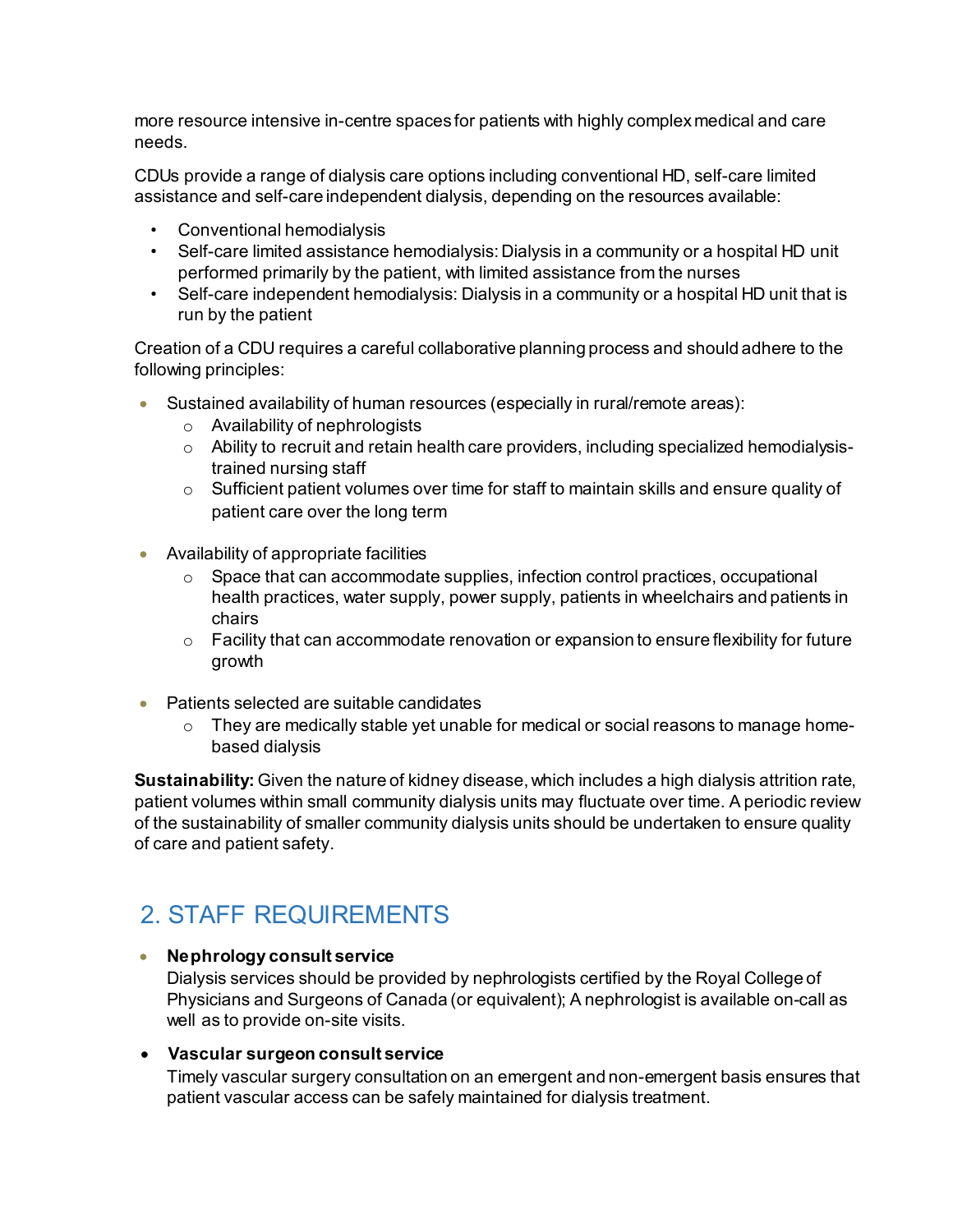#### • **Nursing**

Sufficiently trained HD nurses must be available in the community to sustain the service. A variety of staff models are in place depending on the size of the CDU:

- $\circ$  for CDUs over 6 stations RNs, LPNs with Renal Tech support
- $\circ$  for CDUs under 6 stations RNs
- **Interdisciplinary team**, including biomedical engineering, nutrition, social work, pharmacy and clerical support.

### 3. SPACE, EQUIPMENT AND SUPPLIES

There are recommended unit/station space standards:

- Space must be available on-site (in-hospital or freestanding) with a dedicated treatment area with workstations, dialysis machines, dialysis chairs, needling tables and chairs, oxygen regulators, vacuum regulators, scale, supply carts, etc.
- Dedicated treatment area with work stations
- Tech room technical equipment, shelving unit, spare parts inventory
- Emergency Medical equipment
- Utility rooms, etc.
- Installation of RO system (c/w tank, circulation system, filters, piping)
- Storage room
- Office space
- Patient reception area
- Nursing station
- Nourishment area
- Staff room
- Conference room

### 4. RESOURCE REQUIREMENTS

#### • **Timely access to inpatient beds**

Community dialysis patients may require hospitalization during the course of their therapy. To ensure the appropriate level of dialysis care is available to them while they are admitted, they may need to transfer to a hospital that operates a full service incentre dialysis unit. While some CDUs may be located within a community hospital, they are separate and distinct outpatient areas, not operated as part of the hospital's normal inpatient operations. CDUs are designed to provide services to ambulatory, medically stable, relatively independent outpatients and are staffed and equipped for this level of care.

Patient safety is the main consideration in not dialyzing an inpatient at a CDU. While every patient situation is unique, if a dialysis patient's condition warrants admission to a hospital, they are generally considered medically unsafe to be treated in a CDU environment as many nonkidney factors can impact how a patient reacts during dialysis treatment. These patients will be dialyzed in a hospital-based unit that treats inpatients and has specialized resources available, including medical, surgical and intensive care beds, as well as qualified physicians and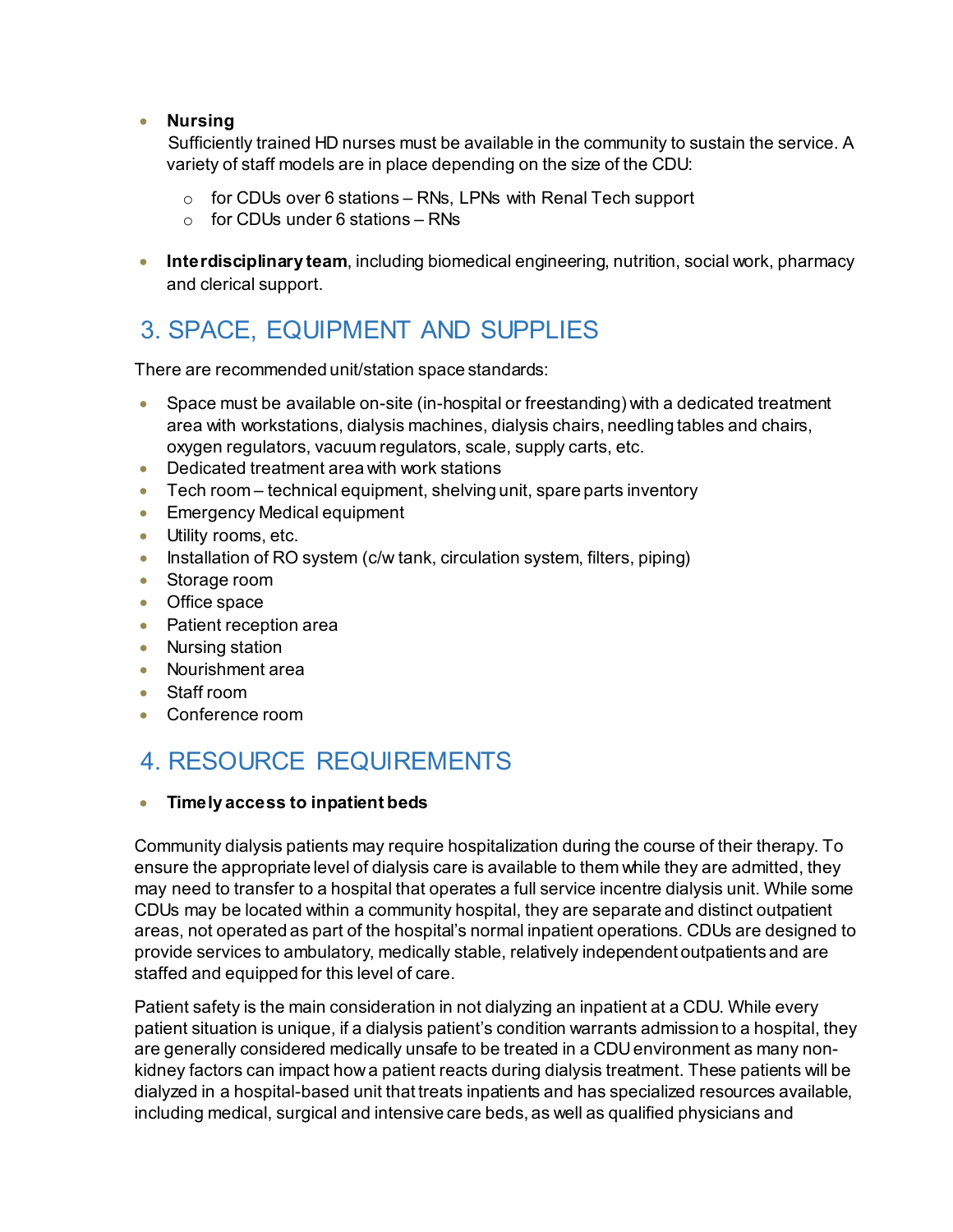surgeons (in addition to nephrologists, dialysis nurses and other kidney care staff). These resources are required to meet the acute care needs of dialysis patients when medical and surgical complications arise.

All CDU patient admissions to hospital require coordination with the regional hospital/ primary renal centre and defined transfer guidelines.

#### • **Resources**

- o Access to routine chemistry and hematology laboratory resources
- o Access to Emergency department
- o Access to pharmacy services

# <span id="page-14-0"></span>**F. GUIDELINES FOR PERITONEAL DIALYSIS**

### 1. JUSTIFICATION

BC Renal is strongly supportive of peritoneal dialysis (PD), and recognizes it as a critical component in an efficient, well integrated, patient-focused renal program. There are several aspects of process and patient outcomes that encourage considering PD as the first option for a substantial proportion of patients. Advantages of PD have been identified in certain studies, including the following  $7$ :

- Superior results on key patient outcome measures (such as survival in the first two years of dialysis treatment, complication rates, and hospitalization rates)
- Better results on key clinical measures (notably, preservation of residual renal function)
- Superior results if transplantation is subsequently employed with the ESRD patient
- Better patient satisfaction; this result is associated with the convenience of being able to accomplish dialysis at home, on a flexible schedule allowing greater patient freedom
- Ability to travel

l

### 2. STAFF REQUIREMENTS

As outlined in the sections regarding hospital and community dialysis programs, PD programs have comparable interdisciplinary clinical and administrative staffing needs. These include clinical and operational leadership, nephrology consult services and access to a team of nurses (including LPNs and nurse practitioners in some programs), dietitians, pharmacists, social workers and clerical staff.

Of note, a uniqueness of the PD program is the ability to manage home training and criteria driven home visits, typically provided by an RN, although program flexibility for access to other team members is needed.

• **Peritoneal Dialysis Preparation – Catheter Insertion**

<span id="page-14-1"></span> $^7$  Dalal P, Sangha H, Chaudhary K. In Peritoneal Dialysis, Is There Sufficient Evidence to Make "PD First" Therapy? International Journal of Nephrology. 2011: E-published ahead of print.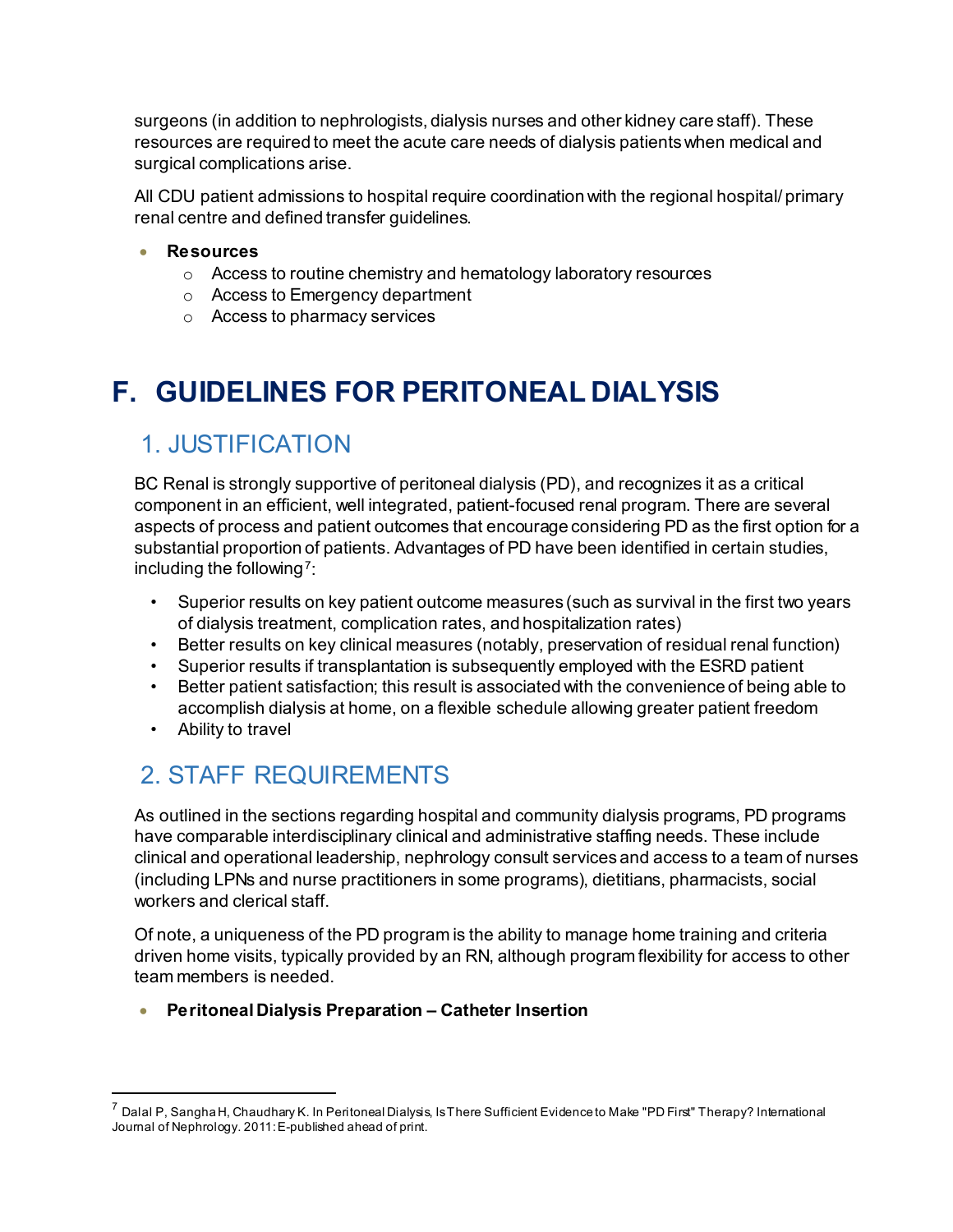Timing of the PD catheter placement is essential to program effectiveness, and should occur between 10 days and 6 weeks prior to training for PD, be planned in conjunction with the patient, and without a need for interim hemodialysis.

### **a. Bedside Catheter Insertion**

Bedside catheter placement by trained nephrologists, using either a (i) trocar, rigid catheter and guide wire (Seldinger technique); or (ii) preassembled cannula with trocar and a spiral sheath (Quill) and peritoneoscope (Y-Tec technique) have proven to be highly effective in managing the timing of PD starts. Both procedures are done on an outpatient basis, may or may not involve an overnight stay, use a local anesthetic +/- an oral anti-anxiety agent, narcotic or conscious sedation. To maintain skill in bedside insertion it is recommended that nephrologists perform a minimum of 6 insertions in a 12 month period after receiving the appropriate training. In addition to a nephrologist, a PD RN at a 1-1 ratio is needed during pre care, insertion, and post care. Skills needed for catheter removal can be acquired be the nephrologist, or coordinated with the surgical team.

### **b. Surgical Support Service for Catheter Insertion**

A strong surgical support service is necessary component for a vibrant PD programs as not all patients will be appropriate for bedside PD catheter insertion, no nephrologist trained in bedside insertion is available, and for unexpected complications. The referral timing to surgical services must be added to the execution of planned starts. Surgical placements for pre-sternal catheters, as well as embedded catheters may be considered based on patient need.

### 3. SPACE, EQIPMENT AND SUPPLIES

Traditionally PD units are set in close configuration with in-centre hemodialysis units, providing a physical opportunity for program integration and in smaller programs sharing of staff, IT resources etc. Given the outpatient nature of PD, it is feasible to have a PD unit in a community setting, outside of an acute care hospital, but timely access to laboratory and radiology services are essential.

Given the multiple roles of a PD unit, patient flow should be a key consideration in the design of a PD space. Unique attention must be given to:

- adequate waiting room
- education area
- training areas
- adequate space for Intermittent Peritoneal Dialysis (IPD)
- adequate space for clinic follow-ups
- consultation rooms

From a supply perspective, both continuous ambulatory peritoneal dialysis (CAPD) and automated peritoneal dialysis (APD) should be available, as well as necessary ancillary supplies.

All peritoneal dialysis supplies, including delivery, are provided to each patient with costs assumed by BCR. This coverage extends to supplies needed while traveling.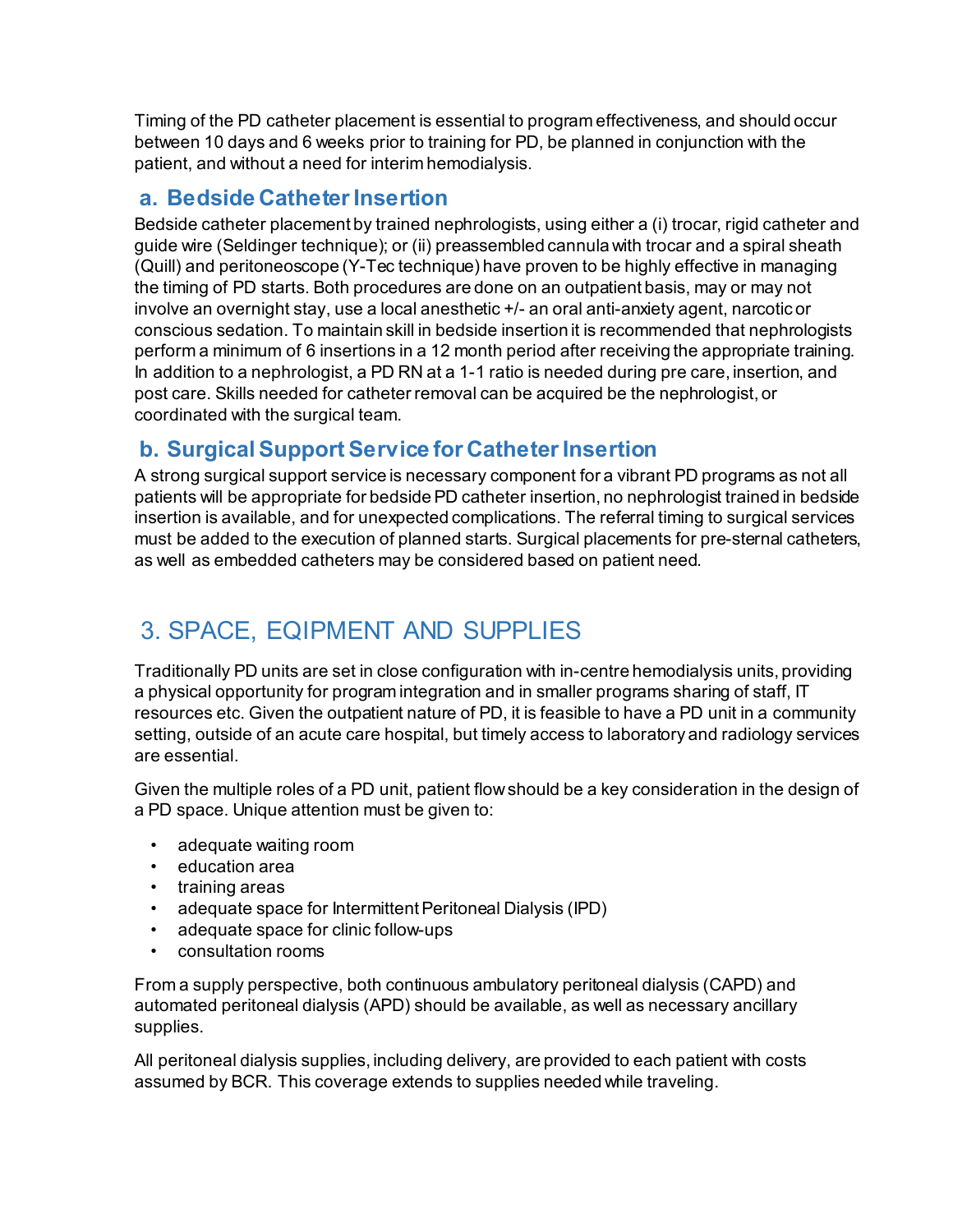### 4. RESOURCE REQUIREMENTS

There are a number of different pathways through which individuals with kidney disease will access PD. In each situation, adequate patient preparation and education is fundamental to ongoing patient success with PD. Each PD program must be able to meet the needs of all patients regardless of how they arrive in the program, including:

- referred from kidney care clinics, and with interaction by the PD team well in advance of treatment initiation
- referred from hemodialysis (any setting) or as a failing transplant
- unplanned presentation, where patients have an urgent need to initiate dialysis. The ability to acutely insert a PD catheter, offer urgent PD, and revisit the traditional patient information/education once health is stabilized is key in these referrals.

### 5. QUALITY AND CLINICAL GUIDELINES

- BCR (in partnership with the local HAs) is responsible for outlining the goals and responsibilities of the peritoneal programs.
- BCR endorses the KDIGO Clinical Practice Guideline for the Evaluation and Management for Chronic Kidney Disease.
- [Provincial guidelines for](http://www.bcrenal.ca/health-professionals/clinical-resources/peritoneal-dialysis) peritoneal dialysis care have been developed and endorsed by BCR, in consultation with the local HAs.
- Provincial guidelines for peritoneal dialysis patients and families have been developed and endorsed by BCR, in consultation with patients and families, and local HAs.

# <span id="page-16-0"></span>**G. GUIDELINES FOR INDEPENDENT/HOME HEMODIALYSIS**

### 1. JUSTIFICATION

l

Home hemodialysis is more complex than the other home-based therapy, peritoneal dialysis, as each patient requires their own machine and water treatment system. It takes a significant training period (an average of 6 weeks) for patients to become proficient with their own dialysis provision. However it is an excellent therapy and when nephrology professionals (physicians and nurses) were surveyed, home hemodialysis was their preferred maintenance therapy $^{\rm 8}$  $^{\rm 8}$  $^{\rm 8}$ .

The flexibility of treatment regimes within home hemodialysis is a key feature of this therapy and includes short daily, nocturnal, and conventional options. The short daily and nocturnal dialysis routines more closely resemble normal kidney function than three- times-a-week treatments available in hospitals and community dialysis units. This additional therapy time generally translates into better sense of overall health.

<span id="page-16-1"></span><sup>8</sup> Perceptions about renal replacement therapy among nephrology professionals. Schiller B, Neitzer A, Doss S. Nephrol News Issues. 2010 Sep;24(10):36, 38, 40.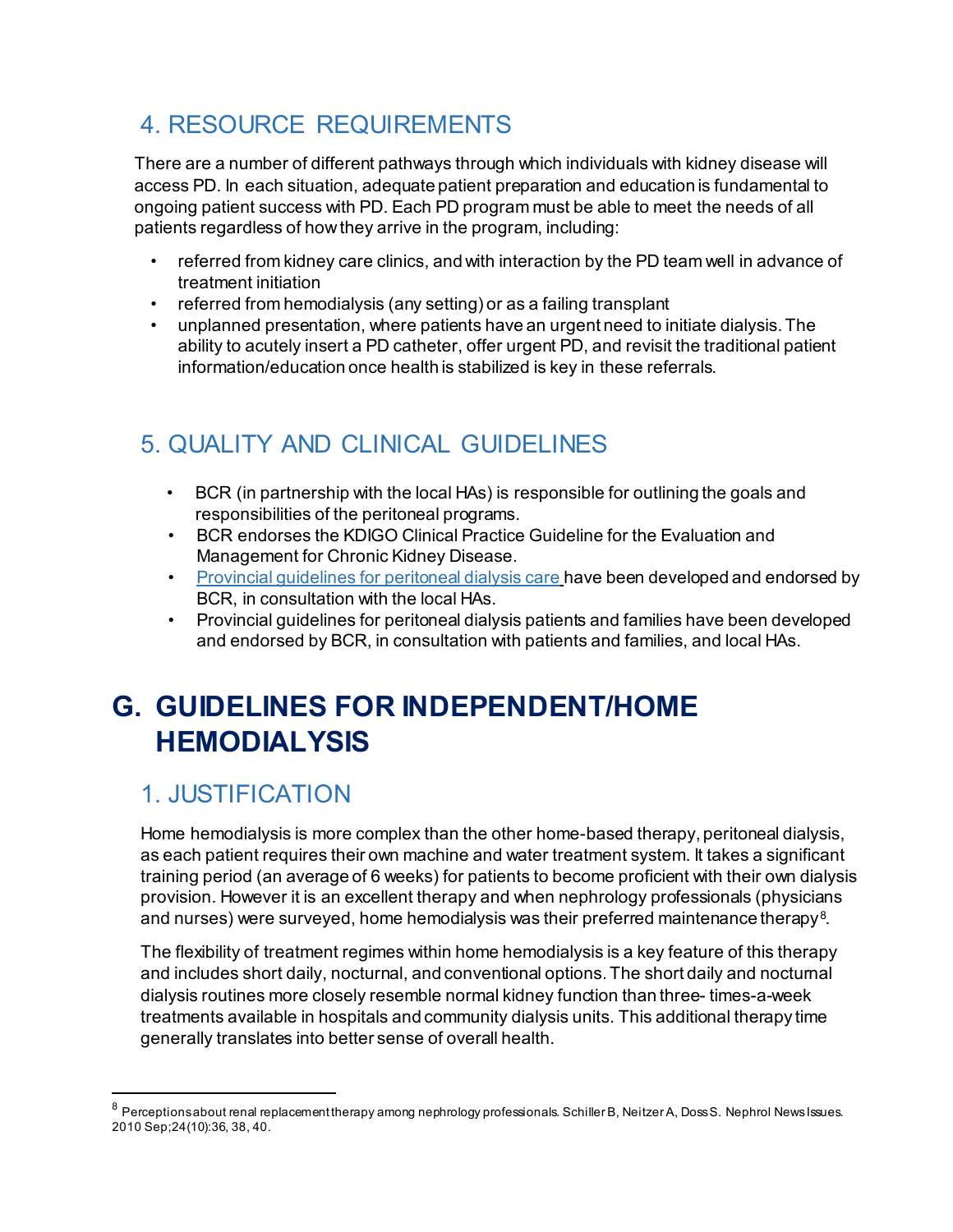The benefits of home hemodialysis include:

- More frequent dialysis resulting in fewer medications and more liberal diet
- Improved blood pressure control
- Reduction in symptoms with enhanced feeling of wellness
- Greater independence
- Lower transportation costs.
- Considerable time savings, including less time away from work and home

### 2. STAFF REQUIREMENTS

As outlined in the sections regarding hospital and community dialysis programs, home hemodialysis programs have comparable interdisciplinary clinical and administrative staffing needs, with the exception of biomedical engineers or renal technicians. Human resource requirements for HHD programs include clinical and operational leadership, nephrology consult services and access to a team of nurses (including LPNs and nurse practitioners in some programs), dietitians, pharmacists, social workers and clerical staff.

Home hemodialysis programs also rely on core services provided in the primary care centre (i.e. vascular access, radiology etc).

Of note, qualified home hemodialysis nurse educators are essential to program success. As well, home hemodialysis programs must ensure that patients can access clinic staff by telephone and in person during normal working hours for response to patient concerns or medical evaluation. Criteria-driven home visitation by members of the health care team (likely RN and social worker) should also be factored into the staffing allotment.

Technical services for home patients are provided by the vendors, as per provincial contracts, which specify technical support availability 365 days/year from 0700 – 2300 hours. In addition vendors are responsible for a yearly preventative maintenance service and will attend a patient's home within 24 hours if unable to solve a machine issue over the phone.

### 3. SPACE, EQUIPMENT AND SUPPLIES

Given the outpatient nature of home hemodialysis, it is feasible to have a program situated in a community setting, outside of an acute care hospital, but timely access to laboratory, radiology and vascular services are essential.

From a space planning perspective, all traditional needs exist (i.e. staff room, storage areas) but unique attention must be given to:

- adequate waiting room
- education area
- training areas
- adequate space for respite dialysis
- adequate space for clinic follow-ups
- consultation rooms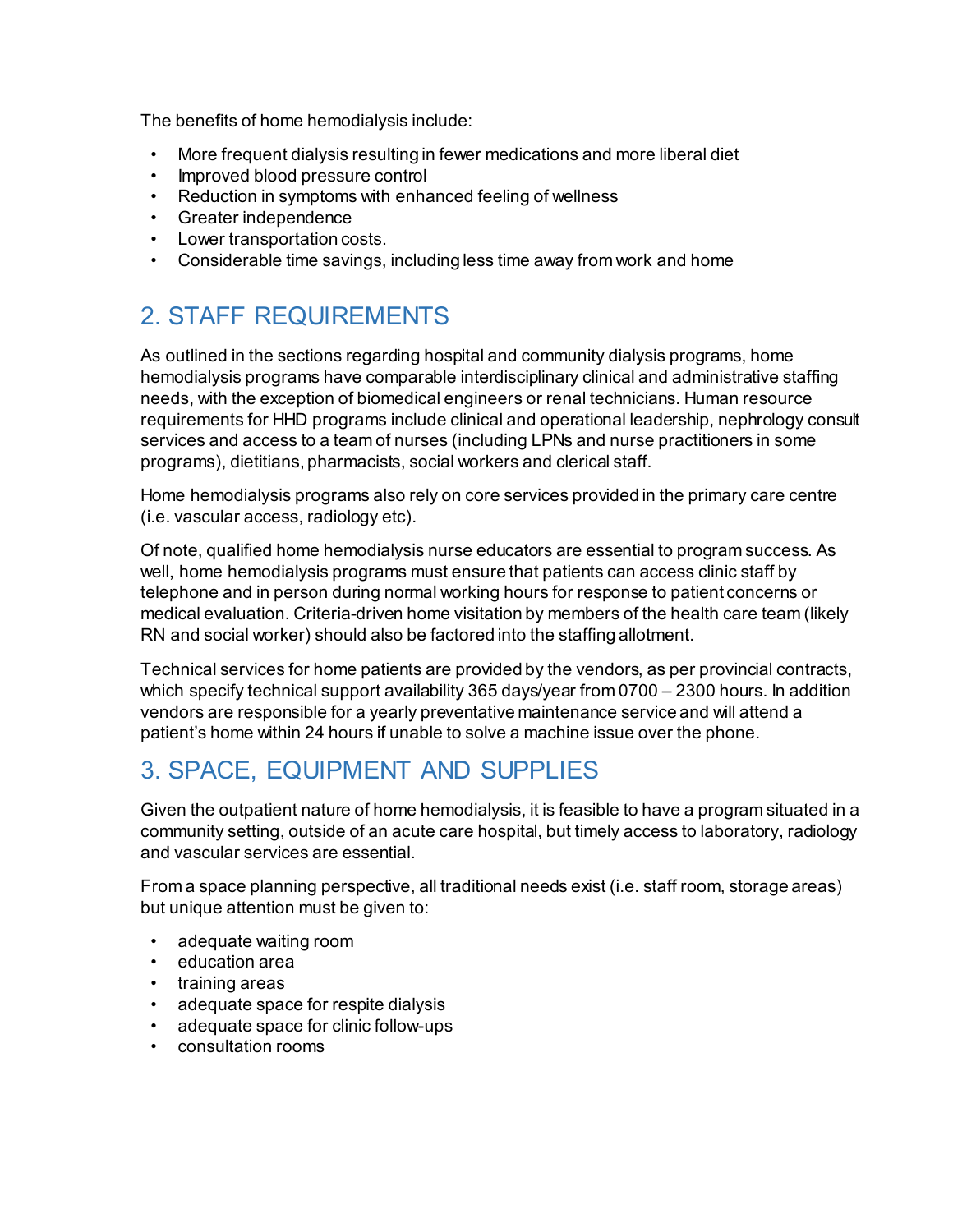### 4. RESOURCE REQUIREMENTS

As outlined in the section on peritoneal dialysis, there are a number of different pathways through which individuals with kidney disease will access home hemodialysis. In each situation adequate patient preparation and education is fundamental to ongoing patient success with home hemodialysis. Each home hemodialysis program must be able to provide assessment for patients that are referred:

- In a planned manner, coming from kidney care clinics, and with interaction by the home hemodialysis team well in advance of treatment initiation
- In a planned manner, coming from hemodialysis (any setting), from a peritoneal dialysis program, or as a failing transplant.

Prompt access to back-up hemodialysis is needed in either a hospital affiliated with a home hemodialysis program, or in an appropriate community dialysis unit, if technical, social or medical problems prevent the patient from dialyzing at home.

Modifications related to electricity and plumbing are typically needed in a private home, and to ensure equal access to home hemodialysis, BCR covers the costs for these technical upgrades, and will also cover costs of take down when a patient permanently exits the program. All supplies, including delivery costs, needed for home hemodialysis are provided by BCR.

### 5. QUALITY AND CLINICAL GUIDELINES

The BC home hemodialysis program is a provincial program with local implementation. As such, provincial standards for training and patient follow-up apply. To ensure consistent nursing practice, comprehensive training on the use of the home machine is required, as is participation in monthly home hemodialysis teleconferences and attendance at two provincial learning sessions per year.

Home hemodialysis provincial guidelines include:

- BCR (in partnership with the local HAs) is responsible for outlining the goals and responsibilities of the independent/home hemodialysis program.
- BCR endorses the KDIGO Clinical Practice Guideline for the Evaluation and Management for Chronic Kidney Disease.
- Provincial quidelines for home hemodialysis care have been developed and endorsed by BCR, in consultation with the local HAs.
- Provincial guidelines for home hemodialysis patients and families have been developed and endorsed by BCR, in consultation with patients and families, and local HAs.
- Yearly recertification of all home hemodialysis patients
- Minimum of yearly review of vascular access
- Process for regular monitoring of raw and product water in the patient's home
- Clinic visits at appropriate intervals with review by both nephrologist and RN, and access to allied health as needed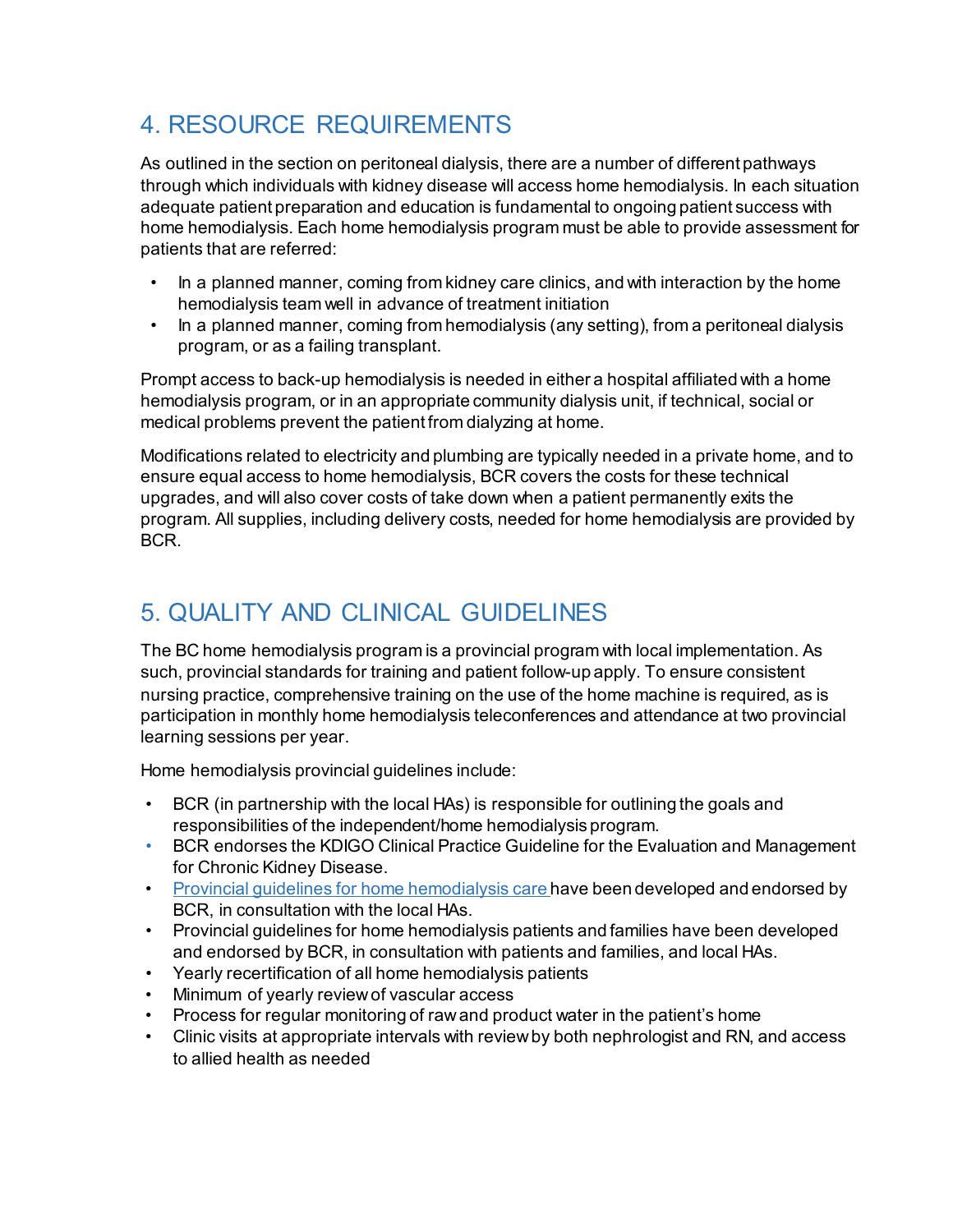

#### **Appendix I MEDICAL DIRECTOR – KIDNEY SERVICES Joint Position**

#### **HEALTH AUTHORITY RENAL PROGRAM (HARP) and BC RENAL (BCR)**

#### **ROLE SUMMARY**

The Medical Director – Kidney Services (MD-KS) has a unique role with dual accountabilities to the health authority (HA - regional) and to BCR (provincial) bodies responsible for the care of patients with kidney disease. As facilitator and leader within the HA, the MD-KS leads by example to establish effective cross functional teams that promote optimal patient care through all stages of chronic kidney disease.

The MD-KS is an essential link between the Health Authority Renal Program (HARP) and BCR. Through a high level of initiative, excellent organizational skills, and superior leadership qualities the MD-KS promotes and enhances excellent communications and positive working relationships between BCR and the HARP.

#### **PRIMARY WORKING RELATIONSHIPS**

The Medical Director – Kidney Services works in close collaboration with the manager/director of the Renal Program(s) and is accountable to the executive sponsor of the Health Authority Renal Program and the executive director of BCR. Additionally the MD-KS, through leadership and guidance, and working jointly with clinical regional and provincial teams, aids in the achievement of cohesive care for individuals diagnosed with chronic kidney disease, within the HA and across the province of British Columbia. The Medical Director – Kidney Services supports the coordination of renal services for a defined geographic area, including the provision of continuity of patient care, adherence with standardized best practices, and alignment of services to match the strategic plan of the Health Authority Renal Program.

#### **RESPONSIBILITIES**

- Collaborates with the clinical, administrative and leadership teams to assure the provision of patient care that is safe, effective, caring, timely and appropriate for the needs of the individual;
- Supports, facilitates and participates in the development of quality improvement and quality assurance programs and in the ongoing monitoring of quality in patient care provision;
- Ensures Nephrologist representation/and appropriate membership on local and provincial committees as required. As a key member of the HARP Steering Committee and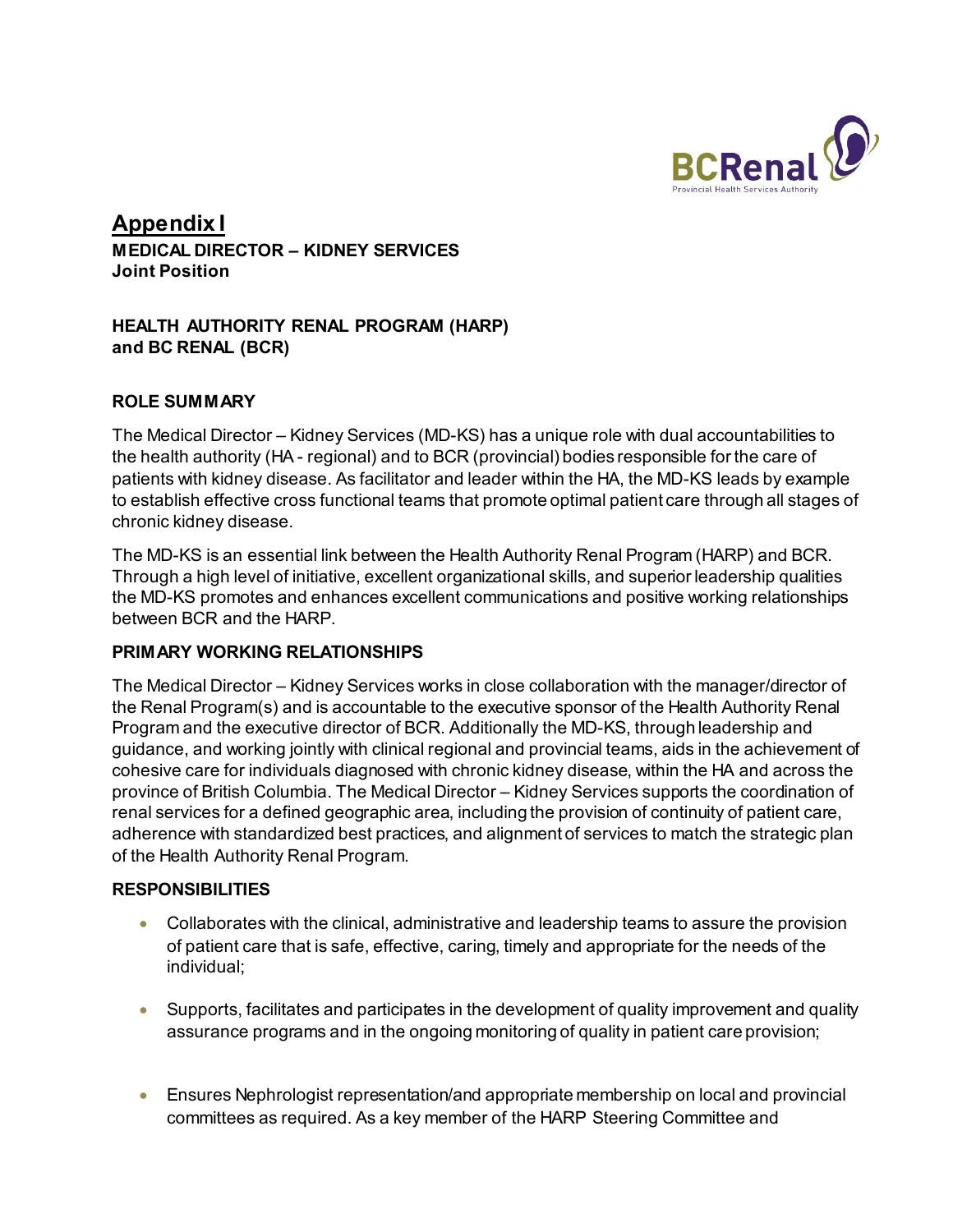leadership team, consults to assure appropriate representation from the HA on provincial committees. Participates as required in the selection of renal clinical care providers for committee work within, and between, the HA and BCR and that communication among and between committees is carried through;

- Attendance and participation in the Medical Advisory Committee (MAC) of BCR, the Executive Committee meeting of BCR, and appropriate committees within the HA;
- Works in collaboration with the director and/or manager of the renal program/ program(s) to ensure fair equitable use of the resources which may exist as part of various provincial contracts. Identifies potential overlap between HA and provincial initiatives and fosters collaboration as appropriate;
- Responsible for medical human resources planning and recruitment for the Renal Program. Participates as required in the development of the regional renal human resources plan; is actively involved in developing and implementing the strategic plan for the HARP; works to maximize educational opportunities and facilitates good communication between and among the HARP.

#### **TIME COMMITMENT AND COMPENSATION**

The MD-KS is expected to attend BCR Executive Committee meetings in addition to the time involved in the coordinating and facilitating activities outlined in the above section. Attendance by the MD-KS, or delegate(s) at Medical Advisory Committee meetings is also expected.

BCR's annual commitment towards reimbursement of the MD-KS salary is \$20,000. It is BCR's expectation that this remuneration will at least be matched by the HA, given the duality of the reporting relationship and responsibilities of the MDKS. Any clerical or administrative support will be the responsibility of the HA, and will be negotiated with the MD-KS directly. Additional funds from the HA to supplement or extend activities listed above may be available to the MDKS.

Periodic review of this proposed structure and functioning will occur in conjunction with HA and BCR.

#### **TERM OF APPOINTMENT**

The Medical Director – Kidney Services is appointed for a period of two (2) years with the possibility of extension for a second two (2) year period. Further extension of tenure is possible if mutually agreed to be both appropriate and beneficial, by the Health Authority Renal Program and the Medical Director-Kidney Services.

#### **QUALIFICATIONS**

The Medical Director – Kidney Services would be a licensed nephrologist, preferably he/she would be familiar with local practice of region, as well as British Columbia.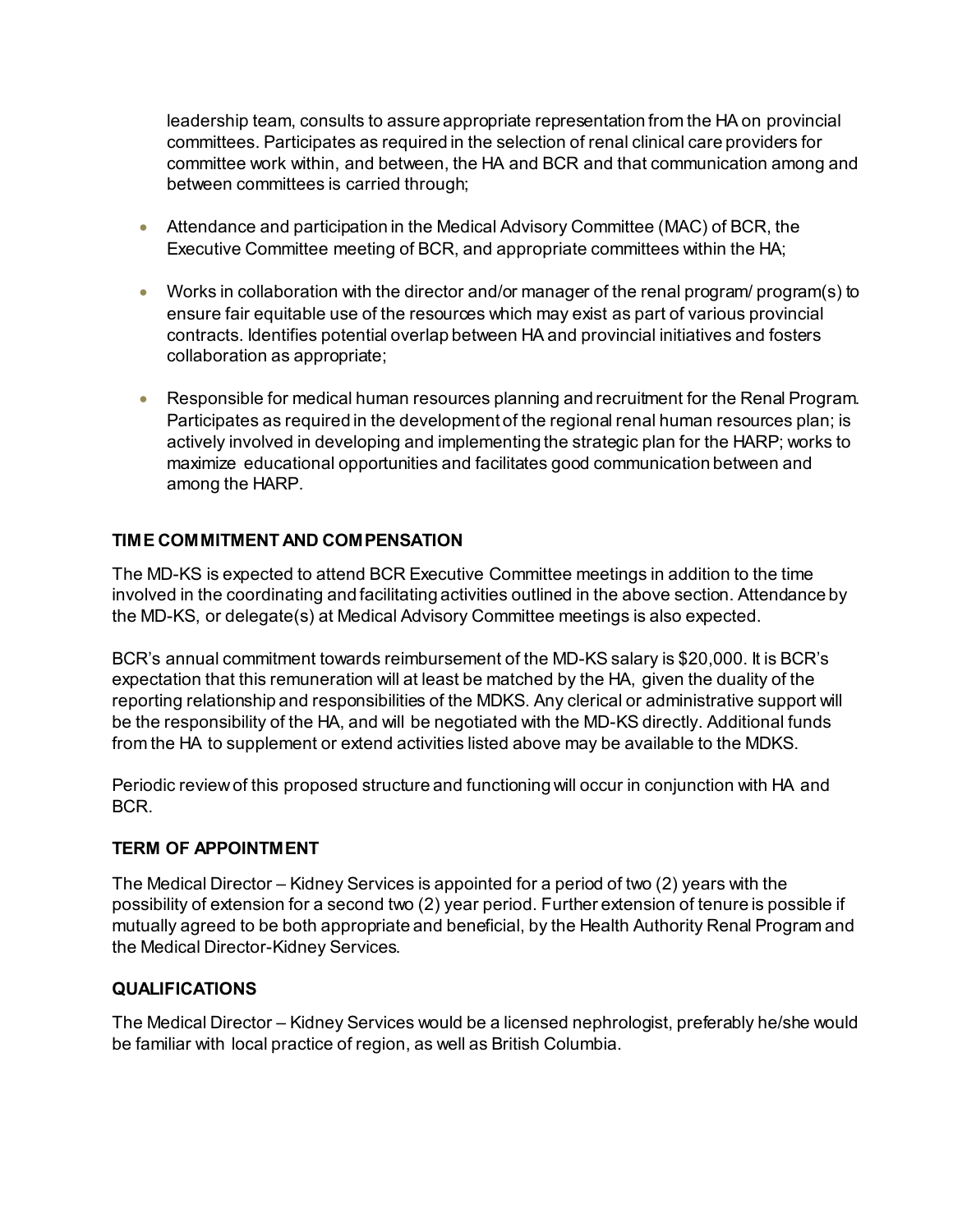#### **SELECTION PROCESS**

Given the depth and breadth of this position selection of the appropriate individual is essential to his/her future effectiveness. A process that encourages contribution from team members, senior Health Authority executives, and nephrologists of the HARP is critical.

**MEDICAL DIRECTOR – KIDNEY SERVICES PEDIATRIC PROGRAM Joint Position**

#### **HEALTH AUTHORITY RENAL PROGRAM (HARP) and BC RENAL (BCR)**

#### **ROLE SUMMARY**

Pediatric Renal Services, centralized at the British Columbia Children's Hospital, have a unique situation by functioning in both regional and provincial capacities while providing care for a distinct population. An agency of the Provincial Health Services Authority (PHSA), the Pediatric program is also an active participant in the Vancouver Coastal Health Authority/Providence Health Care Renal Program (HARP) and works closely with the British Columbia Provincial Renal Agency (BCR). To ensure appropriate, broad representation with these governing bodies the position of Medical Director- Kidney Service: Pediatrics is essential.

The Medical Director – Kidney Services (MD-KS): Pediatrics, has a unique role with accountabilities to the VCH/PHC Health Authority Renal Program and to BCR (provincial) bodies responsible for the care of patients with kidney disease, As facilitator and leader within the HA, the MD-KS: Pediatrics leads by example to establish effective cross functional teams that promote optimal patient care through all stages of chronic kidney disease.

The MD-KS Pediatrics is an essential link between the Health Authority Renal Program (HARP) and BCR. Through a high level of initiative, excellent organizational skills, and superior leadership qualities the MD-KS Pediatrics promotes and enhances excellent communications and positive working relationships between BCR and the HARP.

#### **PRIMARY WORKING RELATIONSHIPS**

The Medical Director – Kidney Services: Pediatrics works in close collaboration with the manager/director of the Renal Program(s) and is accountable to the executive sponsor of the Health Authority Renal Program and the executive director of BCR. Additionally the MD-KS: Pediatrics, through leadership and guidance, and working jointly with clinical regional and provincial teams, aids in the achievement of cohesive care for individuals diagnosed with chronic kidney disease, within the HA and across the province of British Columbia. The Medical Director – Kidney Services Pediatrics supports the coordination of renal services for not only a defined geographic area but also for the province of British Columbia as well as parts of the Yukon and North West Territories, including the provision of continuity of patient care, adherence with standardized best practices, and alignment of services to match the strategic plan of the Health Authority Renal Program.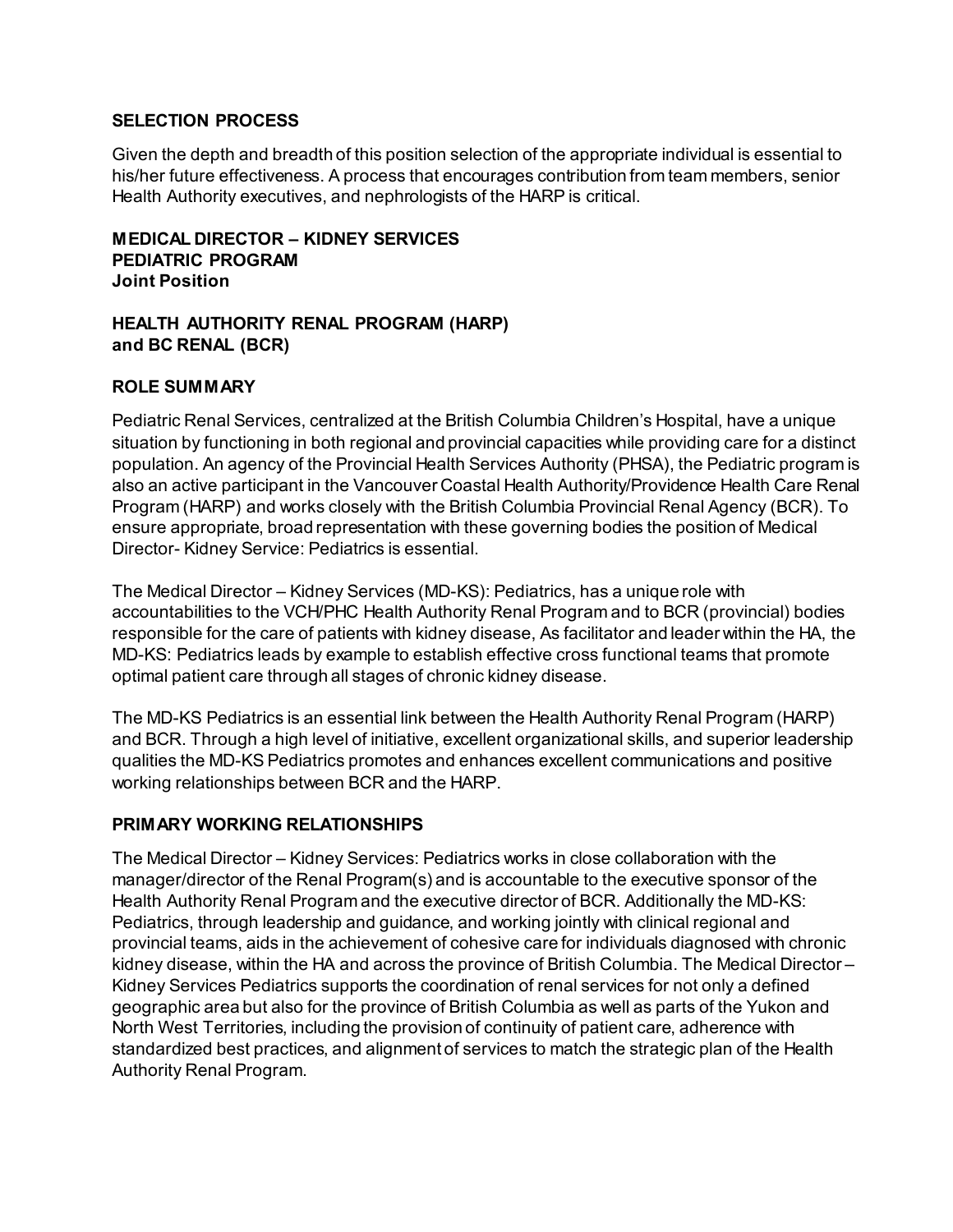#### **RESPONSIBILITIES**

- Collaborates with the clinical, administrative and leadership teams to assure the provision of patient care that is safe, effective, caring, timely and appropriate for the needs of the individual;
- Supports, facilitates and participates in the development of quality improvement and quality assurance programs and in the ongoing monitoring of quality in patient care provision;
- Assures Nephrologist representation/and appropriate membership on local and provincial committees as required. As a key member of the HARP Steering Committee and leadership team, consults to assure appropriate representation from the HA on provincial committees. Participates as required in the selection of renal clinical care providers for committee work within, and between, the HA and BCR and that communication among and between committees is carried through;
- Attendance and participation in the Medical Advisory Committee (MAC) of BCR, the Executive Committee meeting of BCR, and appropriate committees within the HA;
- Works in collaboration with the director and/or manager of the renal program/ program(s) to ensure fair equitable use of the resources which may exist as part of various provincial contracts. Identifies potential overlap between HA and provincial initiatives and fosters collaboration as appropriate;
- Responsible for medical human resources planning and recruitment for the Renal Program. Participates as required in the development of the regional renal human resources plan; is actively involved in developing and implementing the strategic plan for the HARP; works to maximize educational opportunities and facilitates good communication between and among the HARP

#### **TIME COMMITMENT AND COMPENSATION**

The MD-KS: Pediatrics is expected to attend two BCR Executive Committee meetings per year in addition to the time involved in the coordinating and facilitating activities outlined in the above section. Attendance by the MD-KS: Pediatrics, or delegate(s) at two Medical Advisory Committee meetings per year is also expected.

BCR's annual commitment towards reimbursement of the MD-KS: Pediatrics salary is \$20,000. It is BCR's expectation that this remuneration will be matched or supplemented by the HA, given the duality of the reporting relationship and responsibilities of the MDKS. The MD- KS: Pediatrics does have the opportunity to apply for sessional funding through BCR as appropriate. Any clerical or administrative support will be the responsibility of the HA, and will be negotiated with the MD-KS: Pediatrics directly.

Periodic review of this proposed structure and functioning will occur in conjunction with HA and BCR.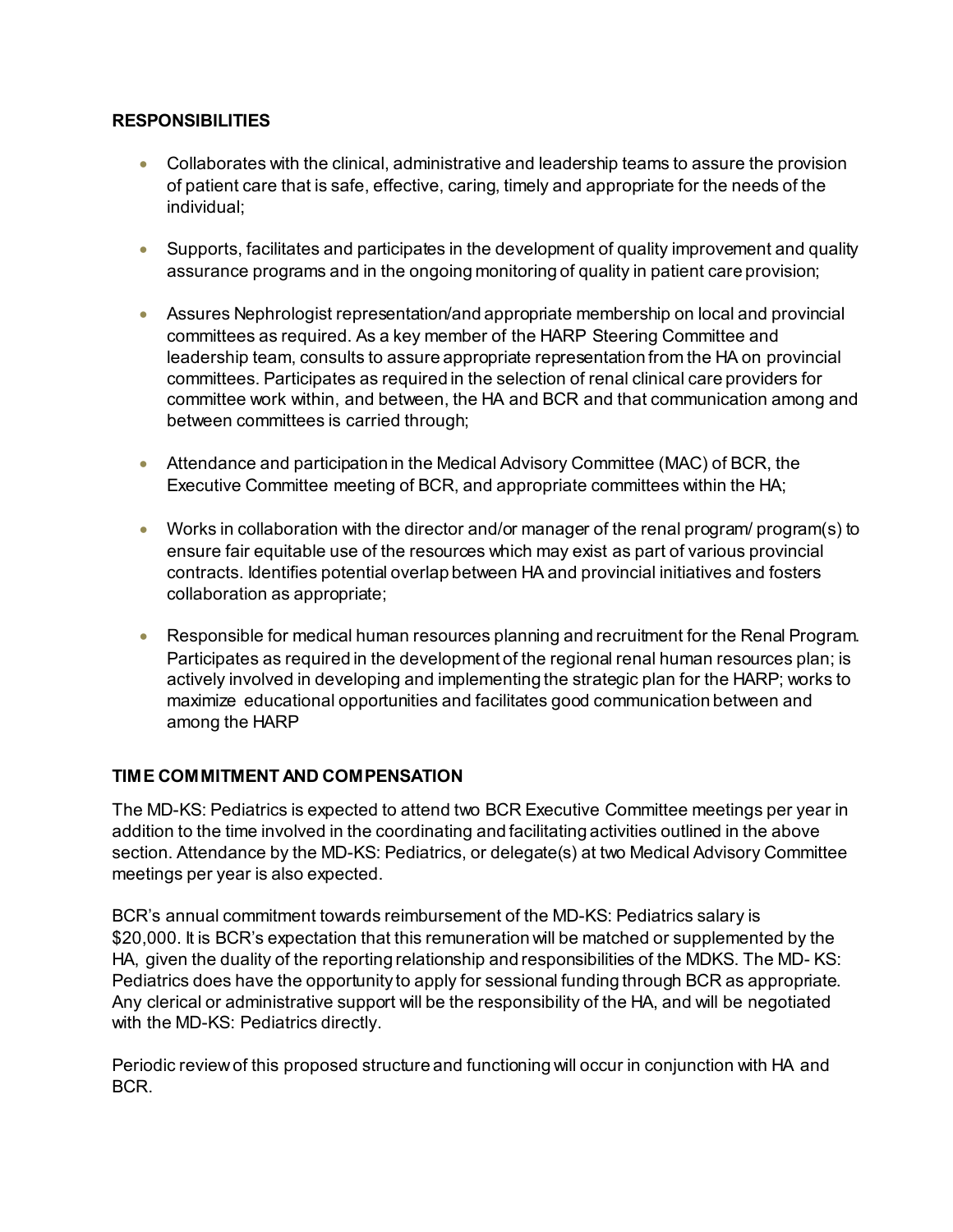#### **TERM OF APPOINTMENT**

The Medical Director – Kidney Services: Pediatrics is appointed for a period of two (2) years with the possibility of extension for a second two (2) year period. Further extension of tenure is possible if mutually agreed to be both appropriate and beneficial, by the Health Authority Renal Program and the Medical Director-Kidney Services.

#### **QUALIFICATIONS**

The Medical Director – Kidney Services: Pediatrics would be a licensed nephrologist, preferably he/she would be familiar with local practice of region, as well as British Columbia.

#### **SELECTION PROCESS**

Given the depth and breadth of this position selection of the appropriate individual is essential to his/her future effectiveness. A process that encourages contribution from team members, senior Health Authority executives, and nephrologists of the HARP is critical.